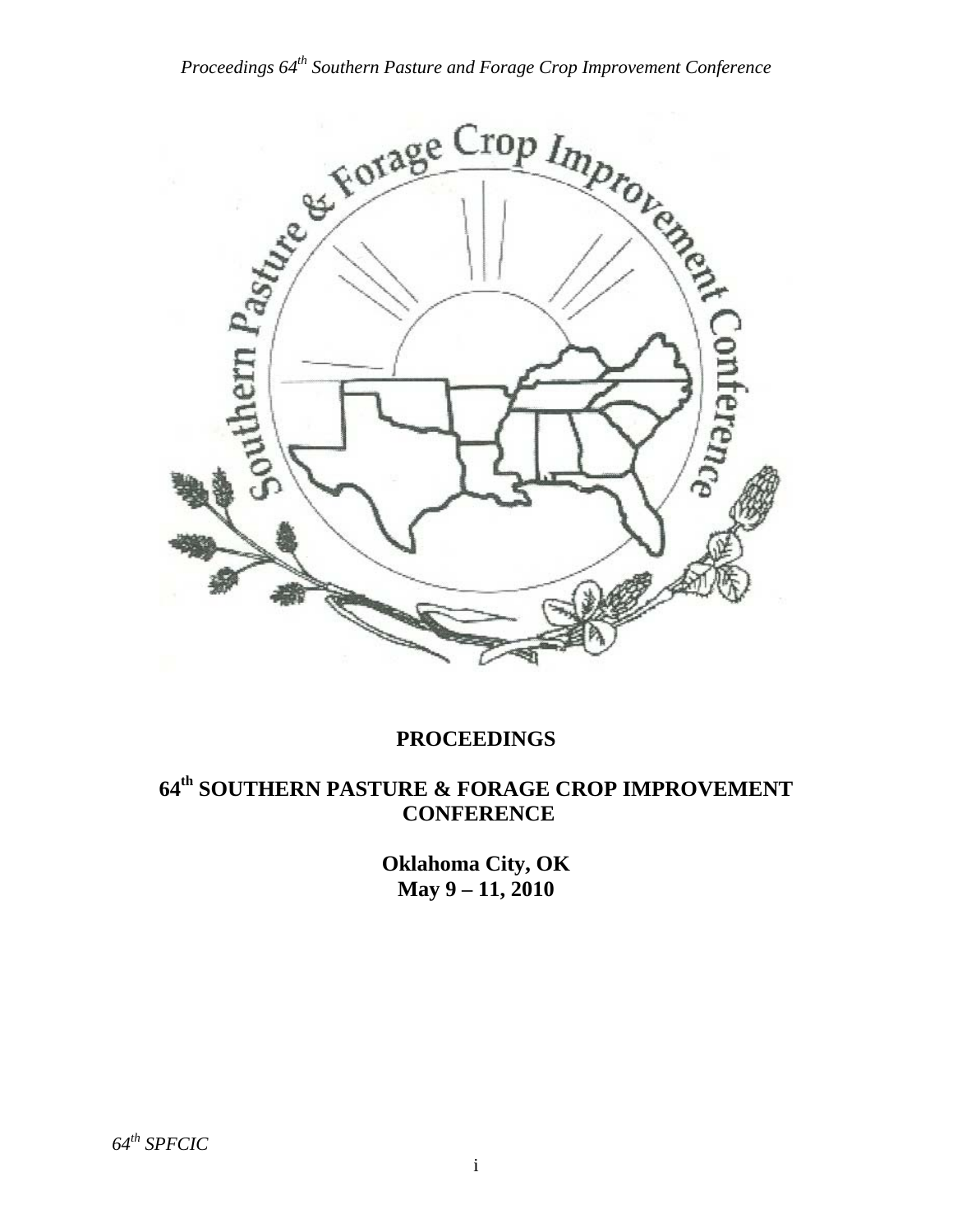# **Table of Contents**

| Sustainable, Low-Input Warm Season Pasture Grass-Legume Mixes: Mission (Nearly)                  |  |
|--------------------------------------------------------------------------------------------------|--|
| Plant Diversity and Multifunctional Management of Grassland Agriculture. Matt                    |  |
| <b>Small Acreage Landowners: The Next Generation Rancher.</b> Vanessa Corriher16                 |  |
| <b>Challenges for Forage Production on Small and Limited-Resource Farms in the Southern</b>      |  |
| <b>Climate Variability in the Southern Great Plains: It Gets More Exciting from Here.</b> Jeanne |  |
| Oklahoma Biofuel-Facts, Future, and Direction. Daren D. Redfearn 26                              |  |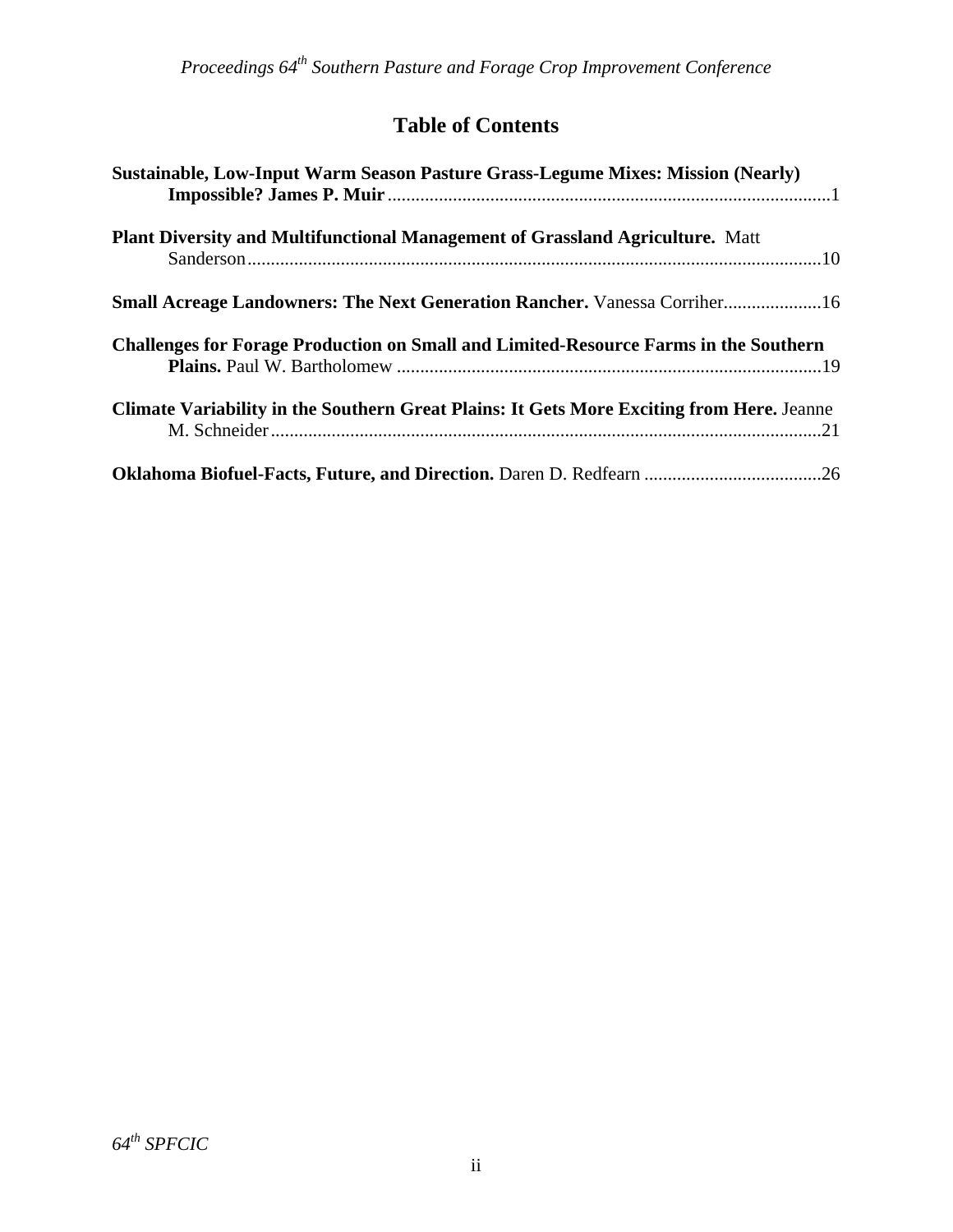### **SUSTAINABLE, LOW-INPUT WARM SEASON PASTURE GRASS-LEGUME MIXES: MISSION (NEARLY) IMPOSSIBLE?**

### **James P. Muir Texas AgriLife Research & Texas A&M University**

### **INTRODUCTION**

 If inputs are not limiting, it is easy to grow abundant forages on nearly any piece of land. Irrigation, fertilizers, herbicides, insecticides, mowers, continuous cultivation, annual seed inputs, and low stocking rates are examples of management options which maximize forage production on a given piece of land. Only when inputs are inexpensive and/or animal product prices high, however, is this approach economically feasible. This optimal economic scenario rarely occurs and as a consequence, pasture and rangeland managers are usually forced to design and manage pastures and rangelands that are self-sustaining without continual inputs yet yield sufficiently to feed themselves and society at large. Mixing grasses and legumes top this list of management options.

 Under most circumstances grasses will out-yield herbaceous forbs such as legumes (Pitman et al., 1992; Whitbread et al., 2009) and provide greater amounts of digestible fiber to ruminants than legumes (Maasdorp and Titterton, 1997). Grasses have fibrous root systems that give them an advantage to capture shallow moisture and minerals from the soil. They also tend to establish more easily, grow more rapidly, and recover from grazing more quickly. Unfortunately, grasses mine soil nutrients which grazers translate into animal protein (Phillips, 2009). If subjected to heavy grazing pressure, native or cultivated grasslands can deplete the soil such that the entire ecosystem will deteriorate and eventually collapse.

 Forbs have their advantages and drawbacks as well. In the case of legumes, the ability to fix atmospheric nitrogen (N) is an asset to infertile soils or low-input systems such as native grasslands (Piper, 1998; Temperton, 2007). In addition, legumes have taproots that, especially in the case of perennials, allow them to penetrate deeper into soil profiles in search of moisture. Their disadvantages include slow recovery from herbivory, low seed production, and seedling vigor compared to most grasses. But under reasonable grazing pressure, natural grasslands sustain forb populations which contribute diversity and biomass (Weaver, 1954). This may surprise the modern land manger accustomed to thinking of ideal pasture as monoculture.

 Warm-season mixtures of grasses and legumes have advantages over monocultures only when they bring together the benefits of both components while minimizing their disadvantages (Piper, 1998; Gerrish, 2003). *The goal is to maximize natural resource utilization to produce animal products in a sustainable manner.* Native warm-season, sub-tropical and tropical grasslands throughout the world, if free of human interference, contain a rich diversity of both grasses and forbs (Fabian and Germishuizen, 1997; Diggs et al., 1999; van Oudtshoorn, 1999). Remove broadleaf herbicides, excessive grazing, and heavy fertilizer application from cultivated monoculture grass pastures and soon these also contain increasingly rich diversity. When cultivated or native pastures function as designed, grasses provide most of the digestible energy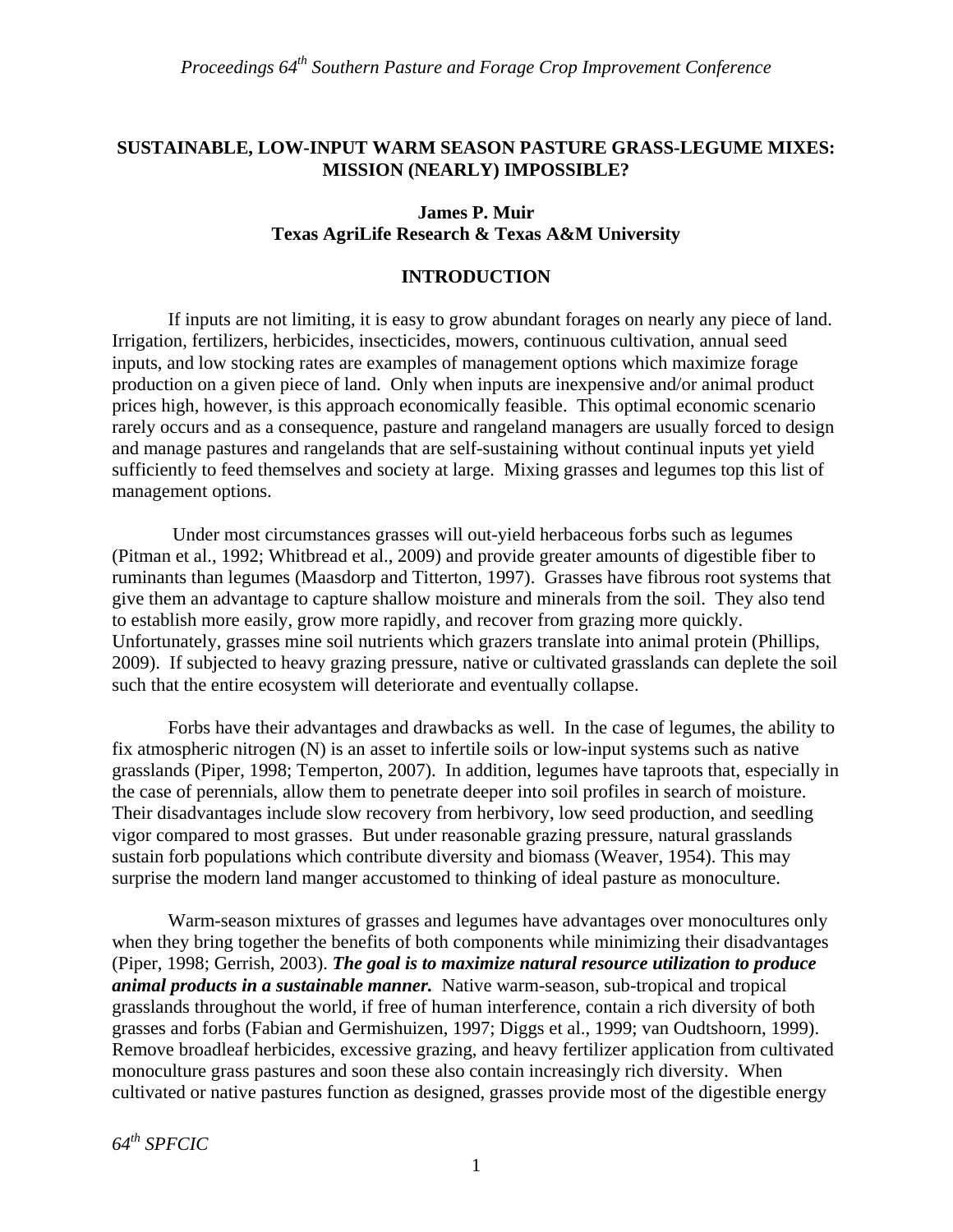while legumes, usually a minority component, contribute crude protein (CP) and together they maximize animal performance (meat, milk, etc.) with minimal inputs (Pitman et al., 1992; Maasdorp and Titterton, 1997).

 Our objective then becomes what appears to be deceptively simple: design and manage warm-season pastures and rangeland grass/legume mixtures which yield meat, milk, and other products with minimal input year in and year out. Achieving this is far more challenging than one would expect, mostly because our European-style ruminant *production* systems are geared not to sustainability but to extracting *product* by *producers*, just as the system's name implies. If land managers take a step back from this singular focus on land exploitation such that broader, long-term husbandry guides their pasture and rangeland management, they will be much closer to stable, balanced and productive warm-season mixed species pasture and rangeland ecosystems.

### **DESIGNING MIXTURES**

 Planning, planting and managing mixtures of forage grasses and legumes that are both productive and persistent is far more difficult than focusing on single-species pastures. If we understand a few basic principles, however, these difficulties become less daunting.

#### **Rhizomatous/stoloniferous grasses vs. bunchgrasses**

 Where annual rainfall exceeds 800 mm, sod-forming grasses tend to predominate in cultivated monoculture pastures (Moser et al., 2004). Bermudagrass (*Cynodon* spp.) and bahiagrass (*Paspalum notatum*) are prime examples found in southern portions of central and eastern North America. These are widely used because they are adaptable to many soils, climates, and management systems. In other words, these grasses persist because they are forgiving of abuse. The very fact that they are aggressive invaders makes them poor choices for consociation with legumes. Only in low nitrogen soils do legumes stand a chance of surviving alongside sod-forming grasses (Valencia et al., 1999) and, even then, grazing management must be such that cattle, sheep, goats, or white-tailed deer are not allowed to selectively graze legumes out of the mix.

Bunch grasses tend to dominate grasslands where annual rainfall is less than 800 mm and soils are well drained (Diggs et al., 1999; Moser et al., 2004). Their advantage in mixtures is that they allow forb seedling establishment in the space between plants; their disadvantage is that they do not tolerate over-grazing when young and have poor nutritive value when mature (Muir and Jank, 2004). There are numerous native, warm-season bunchgrasses presently available on the introduced pasture and native rangeland seed market. These include various switchgrass cultivars (*Panicum virgatum*), Indiangrass (*Sorghastrum nutans*), little bluestem (*Schizachyrium scoparium*), big bluestems (*Andropogon gerardii*), sideoats grama (*Bouteloua curtipendula*), and eastern gamma grass (*Tripsacum dactyloides*). Introduced bunchgrasses include buffelgrass (*Cenchrus ciliaris*), kleingrass (*Panicum coloratum*), WW-B Dahl (*Bothriochloa bladhii*), and love grasses (*Eragrostis* spp.).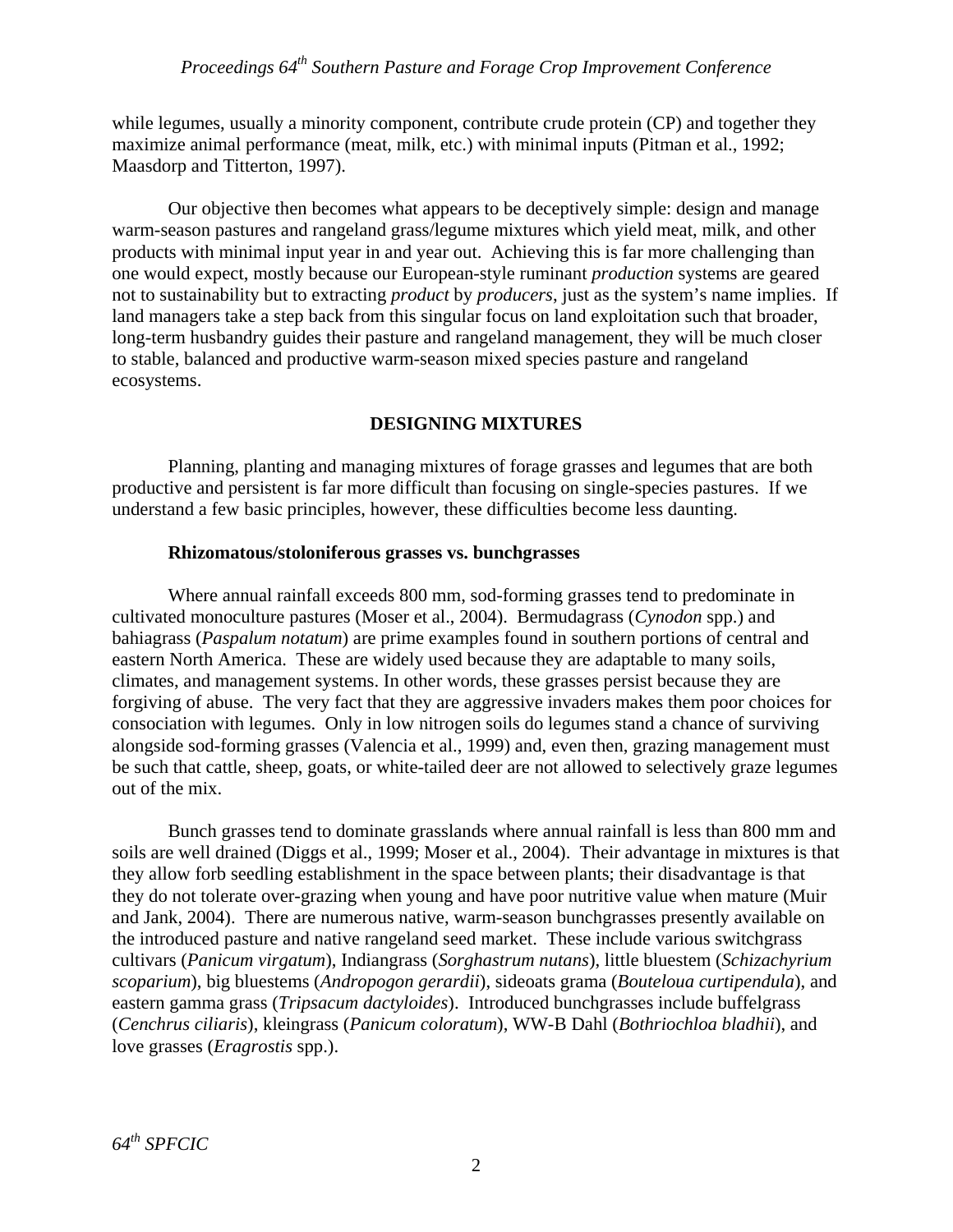### **Spacial vs. temporal mixtures**

Another consideration when formulating grass/forb mixtures is whether to have them in direct competition with each other or to separate them by time or space. In very rare cases legumes out-compete grasses (Valencia et al., 1999), but the opposite is usually the case. If grasses are simply too competitive, protecting legumes by over-seeding them onto dormant grass is one proven strategy (Evers, 2009). It can be argued whether this is a genuine mixture or not, but growing cool-season legumes on the same land but at different times from a warm-season perennial grass is a useful strategy.

Planting legumes in strips free of grass is another approach (Adjei, 1995; Muir and Pitman, 2004; Whitbread et al., 2009), but the width of each strip and palatability differential needs to match species compatibility as well as animal production objectives. Some research indicates that separating grasses and legumes over space decreases yields vis-à-vis mixtures (Shehu and Akinola, 1995); however, it is less difficult to manage grazed forages when they are separate. For example using legumes in forage banks instead of in mixtures (Muir, 1993) greatly increases the chance that both the grass and the forb will persist.

### **Match-making**

Species selection, planting patterns, and grazing strategies can make all the difference when designing stable pasture or rangeland mixtures. The more complimentarity among species, the more likely that mixes will out-produce monocultures (Aarssen, 2001). Grasses generally have the advantage when grown in close proximity to legumes but this competition can be mitigated by selecting legumes that can, for example, tolerate shade if they are shorter (Muir and Pitman, 1989; Muir et al., 2009), climb up grass structures (Maasdorp and Titterton, 1997; Muir et al., 2005a), etiolate into the grass canopy (Muir et al., 2005b), or outgrow the grass in lowfertility soils (Valencia et al., 1999).

Palatability, which varies considerably among legumes in particular (Sheaffer et al., 2009), also plays a role in designing a stable mixed forage ecosystem. In a pasture or rangeland where animals will do the harvesting, mixing grasses and legumes with fairly similar appeal or accessibility to the grazer is essential if the system is to maintain a constant ratio. Knowing the preferences and grazing strategies of the ruminant species is also important. A white-tailed deer will select different plants from within a mixture than a horse or cow.

If a perfect match is not possible, then grazing strategies that force animals to graze all species equitably before moving on can sometimes level the playing field. This can be achieved through rotational grazing, successive waves of selective versus bulk grazers, or hay harvest following short-duration grazing (Sollenberger et al., 1987a; Sollenberger et al., 1987b) .

### **WHAT WE KNOW SO FAR**

 Our accumulated experience to date has taught us several general principles that we can use in our search for sustainable grass/legume mixtures: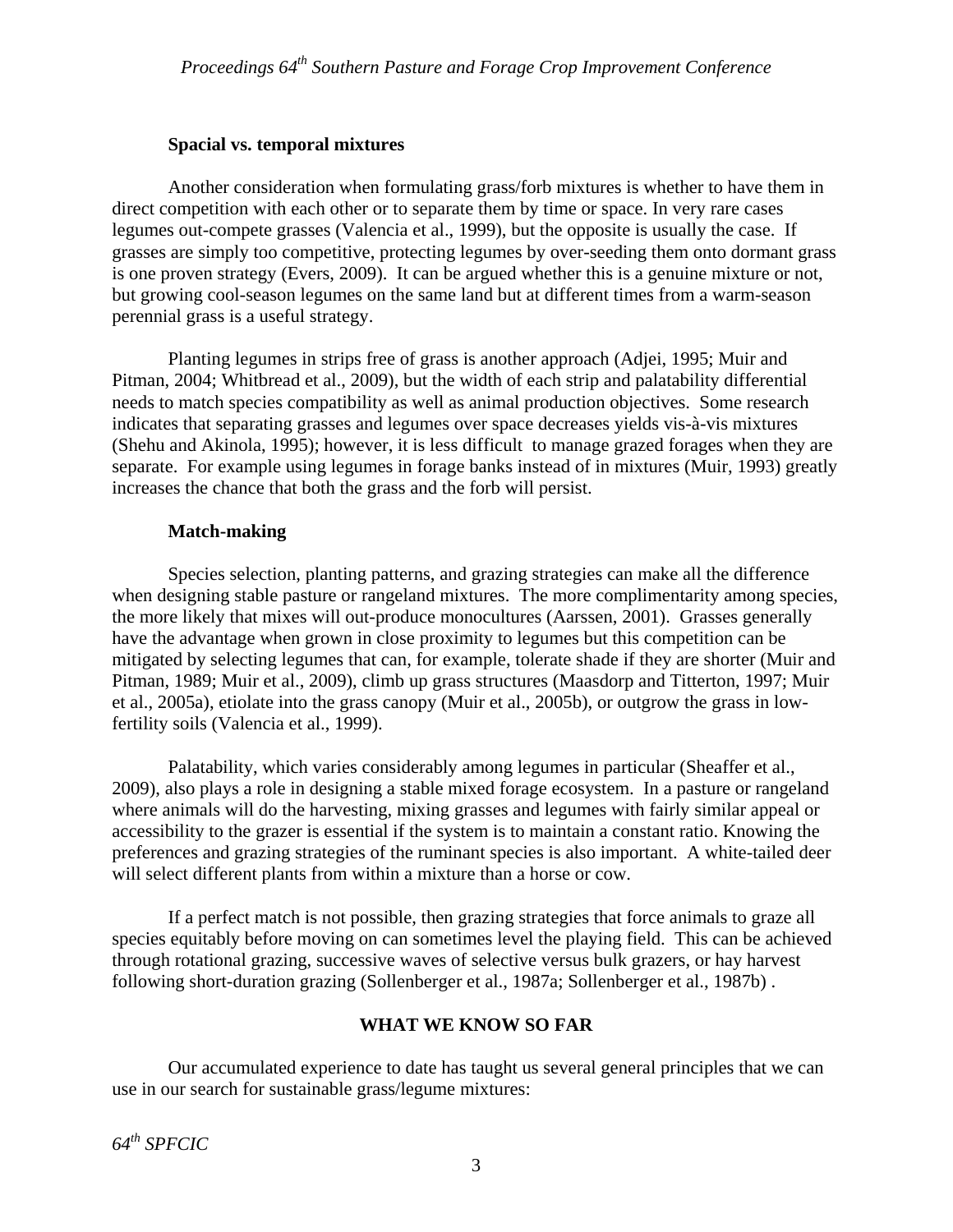- **1. Perennial systems tend to foster diversity** and are therefore likely more stable than annuals (Tilman et al., 2006). Disturbed ecosystems seeking long-term equilibrium will tend towards complexity. If properly managed, by either nature or man, forage and rangeland plant mixtures will recruit diversity; conversely, poorly managed pastures and rangeland will deteriorate towards mono-specific plant communities where the most aggressive, least palatable survive all others in the original mix.
- **2. Nitrogen fertilizers lead to grass dominance** and decreased species diversity**.** If legumes and general diversity are to survive in mixtures with grasses, the latter cannot be heavily fertilized with N (Andreata-Koren et al., 2009). Because legumes fix their own N, they gain an advantage in low-N systems that endow them with additional survival vis-à-vis companion grasses.
- **3. Low inputs lead to lower yields.** Low input systems such as rangelands and even binary pastures can generally maintain more balanced mixtures under low input management. The price, of course, is lower productivity per area.
- **4. Sustainable, low-input multiple-species pastures are complex.** This complexity lends stability over time but also requires deeper knowledge and greater analysis from managers if mixtures are to be maintained over the long term. Increased complexity in animal species, such as a combination of grazer and browser species, both domesticated and wildlife, can also benefit plant community diversity (Vangilder et al., 1982; van Rooyen et al., 1989; Rutter, 2006).
- **5. Managing plants means managing animals and soils**. The initial choice of species to plant together is important, but to maintain the balance of that mixture over time, managers must learn to manage animals (stocking rates, grazing duration, species mixtures) (Rutter, 2006) as well as the soil under those plants (fertility, organic matter, micro-organism health) (Eisenhauer, 2009). This requires far greater knowledge and experience than the traditional monoculture approach.
- **6. A shotgun approach** may sometimes work when insufficient information is available. Including multiple grass species and multiple legume and other forb species in pastures or rangeland with varying slopes, soils, weed pressures, or grazing pressure may result in a less uniform pasture but can also result in greater successful establishment across the entire diverse landscape.
- **7. Diversity equates to more even forage distribution and nutritive value** over seasons and years. As climate changes over the year and as one group of species in the mix fades, others fill in the gap (Gerrish, 2003). This is driven by differential climate adaptation, growth patterns, reproductive strategies, among other factors.

### **WHAT STILL NEEDS DEVELOPMENT**

### **Land manager education**

The most sustainable warm-season and tropical pasture and rangeland systems around the world are a result of accumulated knowledge gleaned from generations of managers (Hardesty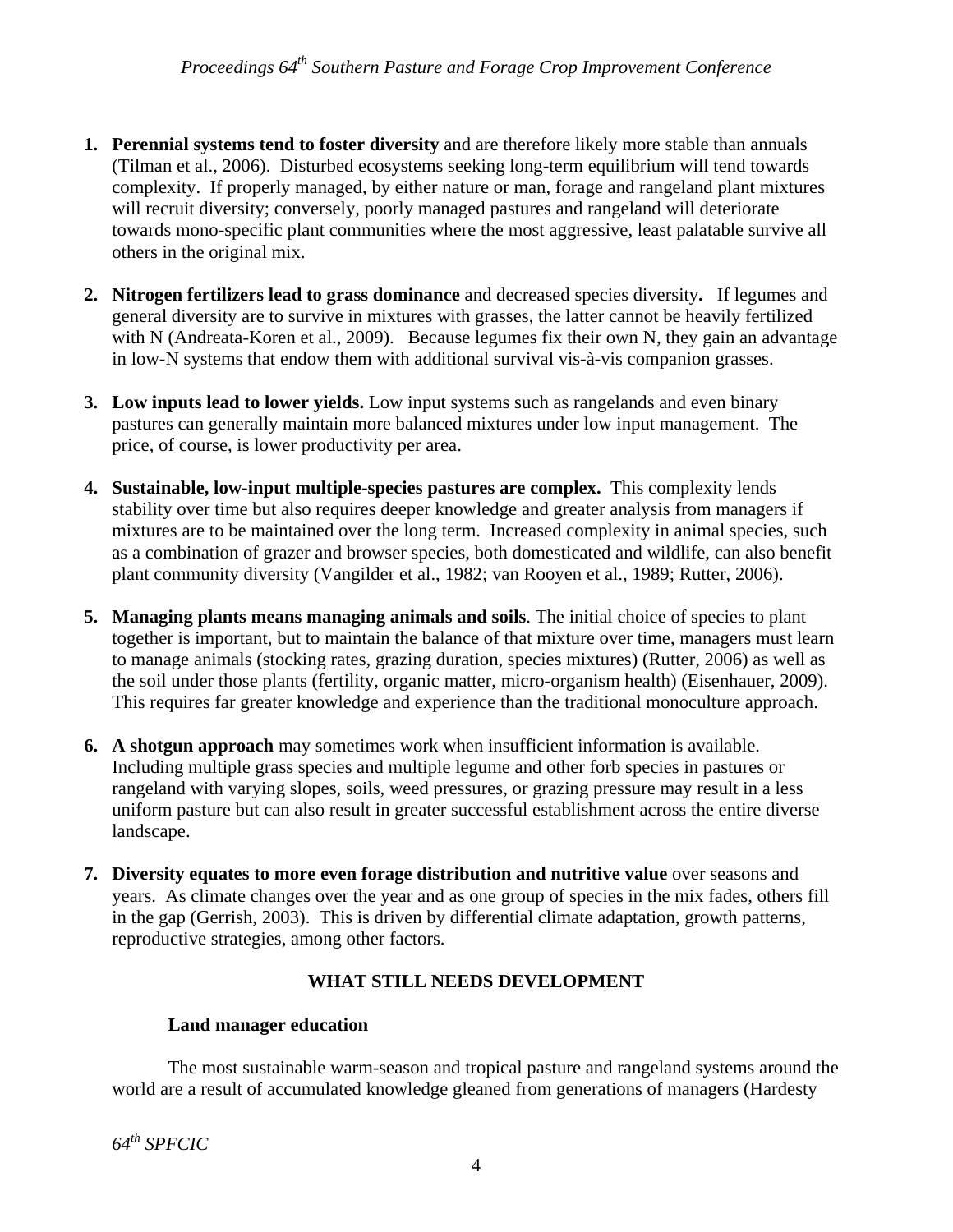and Box, 1984). If that knowledge flow between generations is interrupted or social values change, the systems tend to collapse. The degradation of North American mixed grass/forb rangeland ecosystems in the last 200 years is a result of drastic socio-cultural change from Native American to northern European cultures as well as the lack of sufficient number of generations from which lessons learned can accumulate and guide future generations.

#### **More adapted native and introduced warm-season legumes**

We have numerous exotic and native grasses to work with. By contrast, very few introduced legumes, sufficiently adapted to warm-season North American edapho-climatic conditions, exist that can persist in mixtures with grasses in warmer latitudes. Those that are widely used, such as *Sericea lespedeza* (Mosjidis, 2001) and *Arachis glabrata* (Valencia et al., 1999), are usually found in monocultures but contribute to well-managed mixtures. A concerted effort to find additional candidates for pasture mixtures may correct this but only with greater investment in time and risk.

Native legumes are candidates for rangeland restoration as well as cultivated pasture mixes. However, there is a paucity of commercially available native herbaceous legume seed collected from warmer latitudes of North America. Illinois bundleflower (*Desmanthus illinoensis*), partridge-pea (*Chamaecrista fasciculata*) and more recently, *Desmanthus bicornutus* (Ocumpaugh et al. 2004) are presently the only available species. None of these are as yet widely recommended in cultivated pasture seed mixes due to lack of seedling vigor, low productivity and persistence, and anti-quality factors (Posler et al. 1993; Berg 1996; Jackson 1999; Nguluve et al. 2004). Some natives recently researched include the annual smooth-seeded wildbean (*Strophostyles leiosperma*) as well as perennial mimosa (*Mimosa strigillosa*), tickclovers (*Desmodium* spp.), prairie acacia (*Acacia angustissima*), prairie-clover (*Dalea* spp.), prairie bundleflower (*Desmanthus leptolobus*), leadplant (*Amorpha canescens*), and false indigo (*Amorpha fruticosa*) (Posler et al., 1993; Muir and Bow, 2008; Muir et al., 2008). To date, none have proven compatible with sod-forming grasses while a few that are able to establish in native perennial bunchgrasses (Posler et al., 1993; Muir and Pitman, 2004) have yet to be proven persistent under grazing over the long or even medium term.

### **CONCLUSIONS**

 Our experience to date with grazing legumes in native grass/legume stands and failing to establish many legumes with grasses in cultivated warm-season pastures reflects the difficulties of multiple-species pasture management. The science of establishing mixtures has yet to be developed and the art of maintaining the mixtures once established is even further outside our experience to date. This should not discourage us from trying; if natural warm-season grassland ecosystems, left to themselves, have scores of native grasses and forbs in stable ecosystems, we should be able to emulate them once we have identified the germplasm and management principles that have so far escaped us.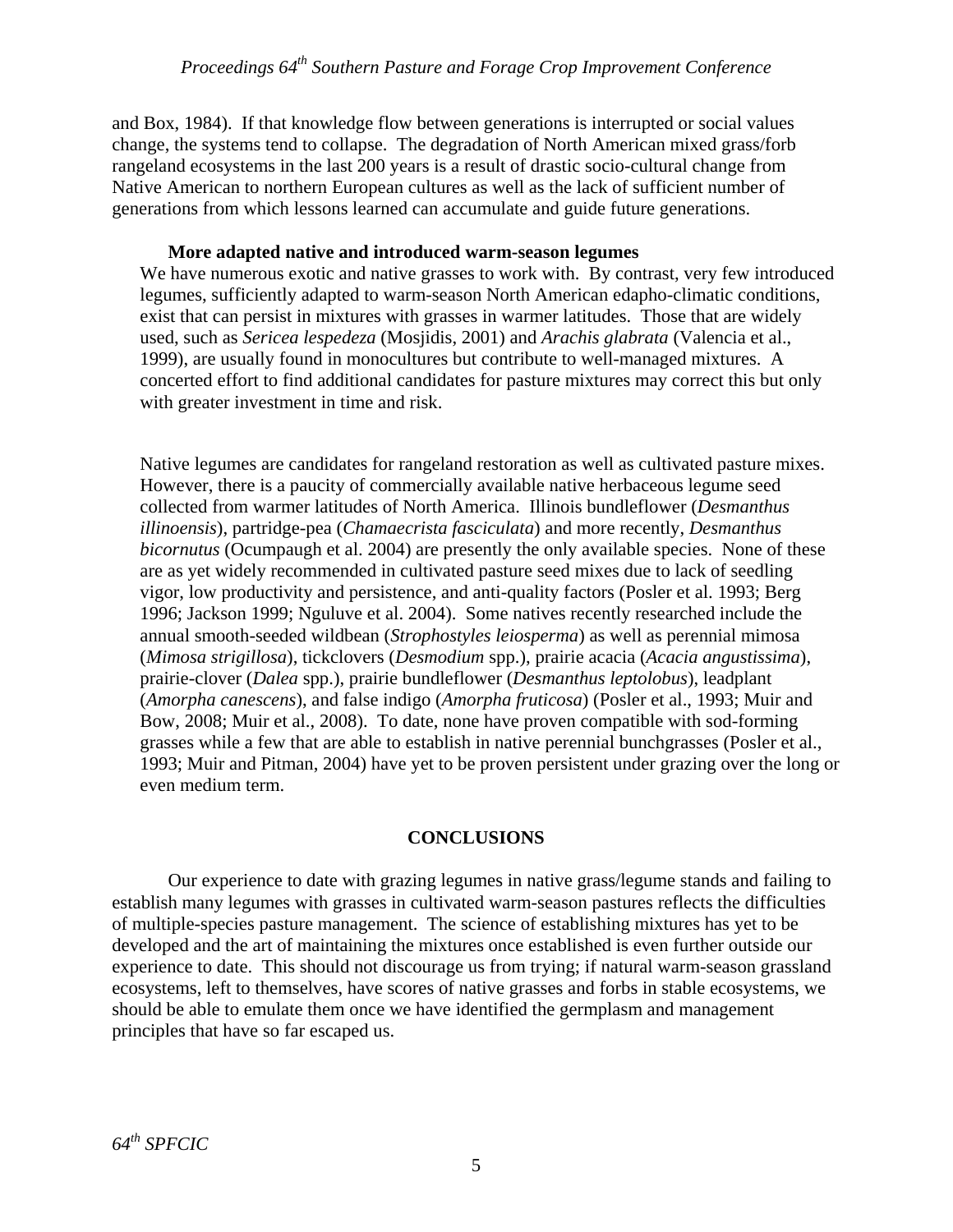### **REFERENCES**

Aarssen, L.W. 2001. On correlations and causations between productivity and species richness in vegetation: predictions from habitat attributes. Basic Applied Ecology 2:105-114.

Adjei, M.B. 1995. Component forage yield and quality of grass-legume cropping systems in the Caribbean. Tropical Grasslands 29:142-149.

Andreata-Koren, M, J. Leto, M. Knezevic, K. Bosnjak, G. Perculija, and A. Ivankovic. 2009. Productivity and botanical composition of pasture under grazing and fertilizing. Mljekarstvo, 59:311-318.

Berg, W.A., 1996. Native forb persistence under grazing of a southern Great Plains planting. p. 46-47 *In*: Proc. V Int. Rangeland Congress, Society for Range Management, Denver, Colo.

Diggs, Jr. G.M., B.L. Lipsomb, R.J. O'Kennon. 1999. Shinners & Mahler's illustrated flora of north central Texas. Botanical Research Institute of Texas, Fort Worth USA.

Eisenhauer, N. 2009. Earthworm and belowground competition effects on plant productivity in a plant diversity gradient. Oecologia 161:291-301.

Evers, G.W. 2009. Clover contribution to a warm-season perennial grass in the southeastern USA. Proc.  $63^{\text{rd}}$  Southern Pasture and Forage Crop Improvement Conference. 10-12 May, 2009 Lexington KY, USA http://spfcic.tamu.edu/proceedings/2009/Proceedings%2063%20SPFCIC%202009.pdf

Fabian, A. and G. Germishuizen. 1997. Wild flowers of northern South Africa. Fernwood Press, Vlaeberg, South Africa.

Garrish, J. 2003. Utilizing forage diversity in pastures. Forage Progress 2, American Forage Grassland Council, TX USA.

Hardesty, L.H., and T.W. Box. 1984. The range manager's contribution to small, mixed-farming systems: Portugal as a case study. Rangelands 6:256-258.

Jackson, L.L. 1999. Establishing tallgrass prairie on grazed permanent pasture in the upper Midwest. Restoration Ecology 7:127-138.

Ocumpaugh, W.R., W.J. Grichar, Jr., M.A. Hussey, A.H. Abrameit, M.K. Owens, R.L. Reed, J.P. Muir, D. Bade, and J.L. Reilley. 2004. Registration of 'BeeTAM-06' bundleflower. Crop Science 44:1860-1861.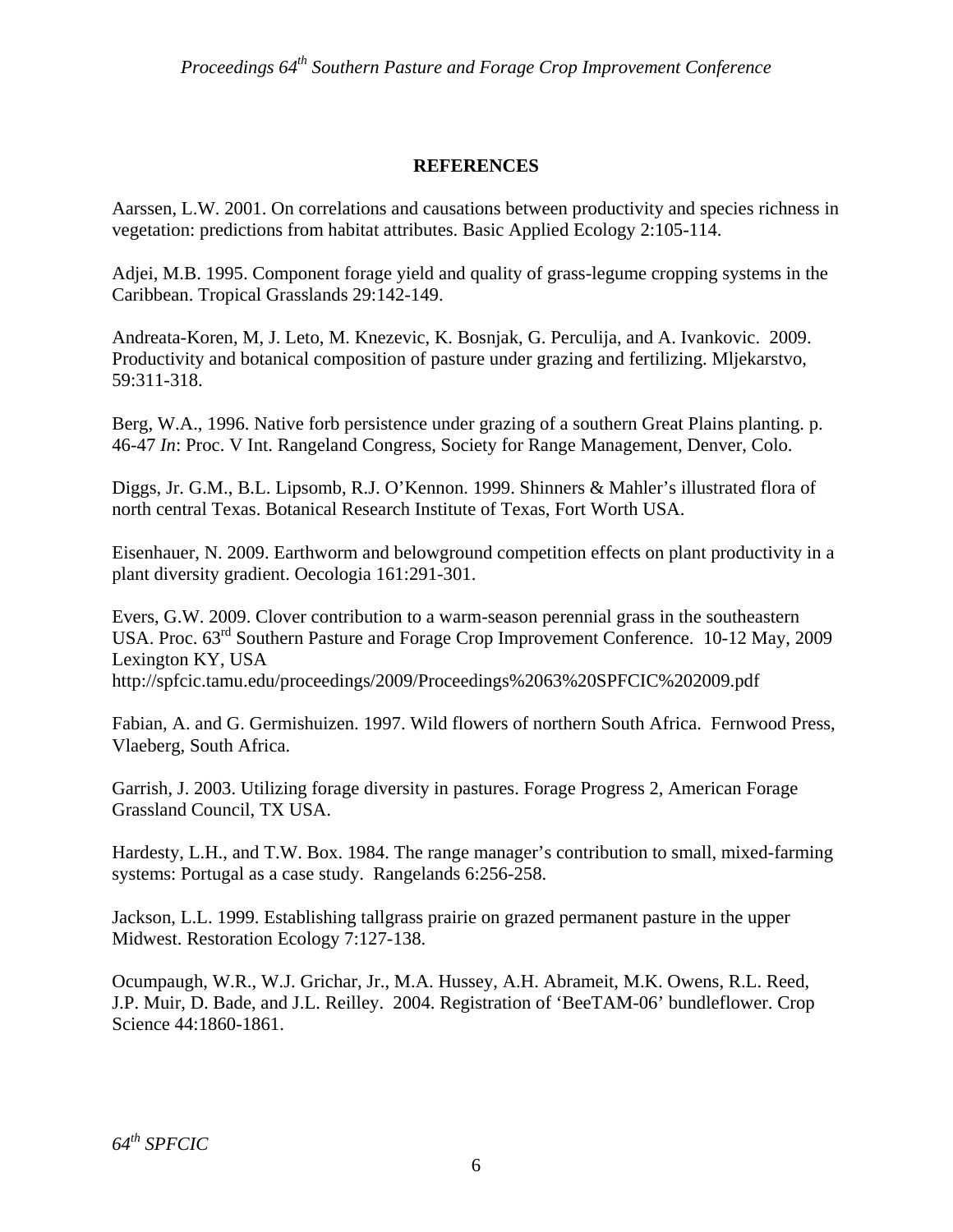Maasdorp, B.V., and M. Titterton. 1997. Nutritional improvement of maize sileage for dairying: mixed-crop silages from sole and intercropped legumes and a long-season variety of maize. 1. Biomass yield and nutritive value. Animal Feed Science Technology 69:241-261.

Moser, L.E., B.L. Burson, and L.E. Sollenberger (eds). 2004. Warm-season (C<sub>4</sub>) grasses. ASA Monograph 45. American Society of Agronomy, Madison WI USA.

Mosjidis, J.A. 2001. Registration of 'AU Grazer' sericea lespedeza. Crop Science 41:262.

Muir, J.P. 1993. Establishment of ten forage legumes under three grazing regimes in Southern Mozambique. African Journal Range Forage Science 10:135-139.

Muir, J.P., and J.R. Bow. 2008. Defoliation of Panicled tick-clover, Tweedy's tick-clover and Tall bush-clover: I. Winter survival and yields of herbage and seed. Agronomy Journal 100:1631-1634.

Muir, J.P., J.R. Bow, and L. Boggs. 2009. Response of perennial herbaceous Texas legumes to shade. Native Plants Journal 10:252-261.

Muir, J.P., J.R. Bow, W. Rodriguez, and J.M. Patterson. 2008. Defoliation of Panicled tickclover, Tweedy's tick-clover and Tall bush-clover: II. Herbage Nutritive Value and Condensed Tannin Concentrations. Agronomy Journal 100:1635-1639.

Muir, J.P. and L. Jank. 2004. Guineagrass (*Panicum maximum* Jacq). *IN* Moser, L., B. Burson, and L. Sollenberger (ed.) Warm-Season Grasses. ASA Monograph 45. ASA, Madison, WS USA.

Muir, J.P., and W.D. Pitman. 1989. Response of the Florida legume *Galactia elliottii* to shade. Agroforestry Systems 9:233-239.

Muir, J.P., and W.D. Pitman. 2004. Establishment of *Desmanthus* spp. in existing grass stands. Native Plant J. 5:5-13.

Muir, J.P., R.L. Reed, and D.P. Malinowski. 2005a. Forage and seed of *Strophostyles* species as affected by location and harvest height. Native Plant J. 6:123-130.

Muir, J.P., J. Taylor and S.M. Interrante. 2005b. Herbage and seed from native perennial herbaceous legumes of Texas. Rangeland Ecology & Management 58:643-651.

Nguluve, D., J.P. Muir, R. Wittie, R. Rossiere, and T.J. Butler. 2004. Yield and quality of summer legumes as influenced by dairy manure compost and crabgrass. Agronomy Journal 96:812-817.

Ocumpaugh, W.R., W.J. Grichar, Jr., M.A. Hussey, A.H. Abrameit, M.K. Owens, R.L. Reed, J.P. Muir, D. Bade, and J.L. Reilley. 2004. Registration of 'BeeTAM-06' bundleflower. Crop Science 44:1860-1861.

Phillips, C.J.C. 2009. Grazing management and systems. *In* Principles of cattle production. CABI, pp188-200.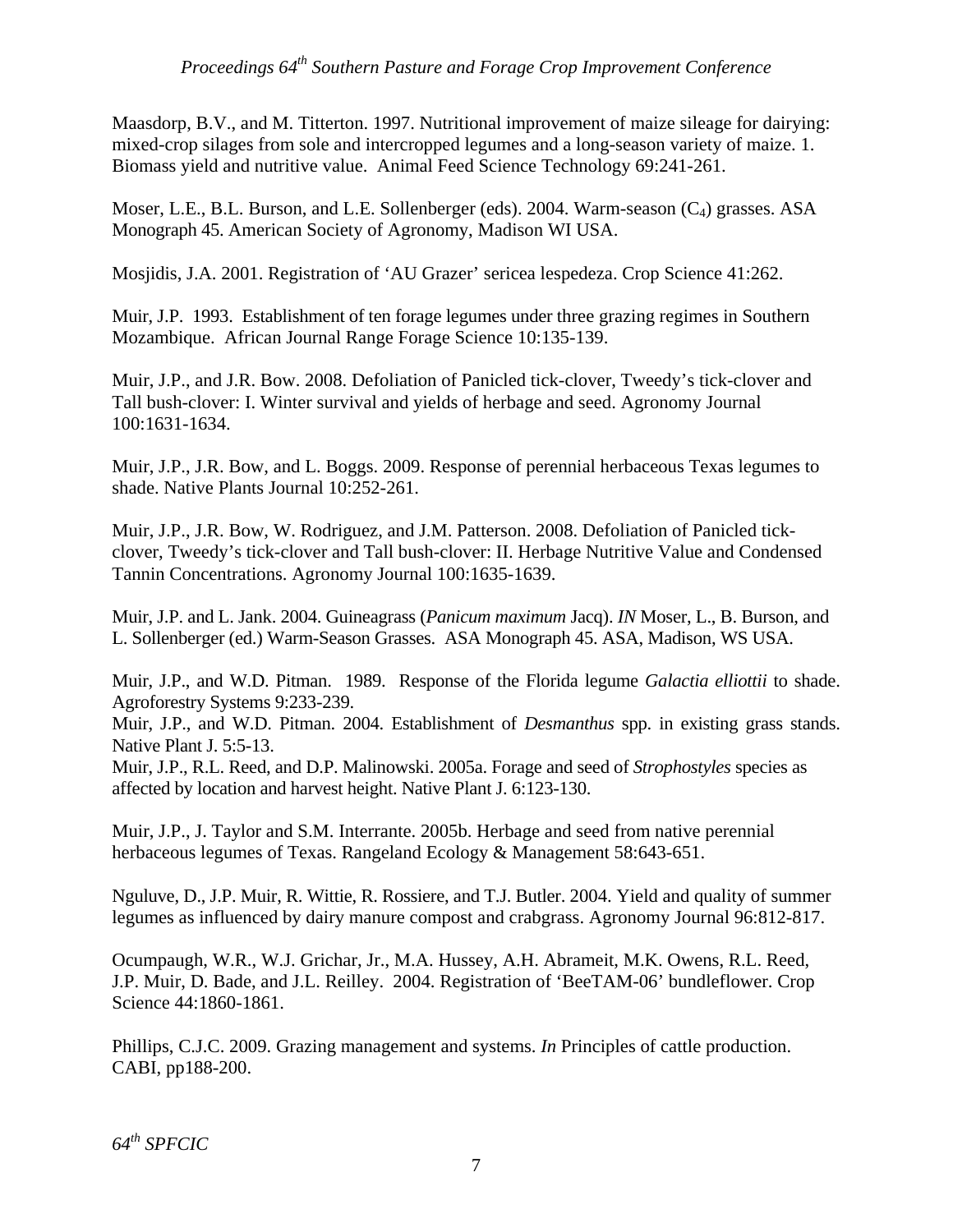Piper, J.K. 1998. Growth and seed yield of three perennial grains within monocultures and mixed stands. Agriculture, Ecosystems and Environment 68:1-11.

Pitman, W.D., K.M. Portier, C.G. Chambliss and A.E. Kretschmer, Jr. 1992. Performance of yearling steers grazing bahia grass pastures with summer annual legumes or nitrogen fertilizer in subtropical Florida. Tropical Grasslands 26:206-211.

Posler, G.L., A.W. Lenssen, and G.L. Fine. 1993. Forage yield, quality, compatibility, and persistence of warm-season grass-legume mixtures. Agronomy Journal 85:554-560.

Rutter, S.M. 2006. Diet preference for grass and legumes in free-ranging domestic sheep and cattle: current theory and future application. Applied Animal Behaviour Science 97:17-35.

Sheaffer, C.C., D.L. Wyse, and N.J. Ehlke. 2009. Palatability and nutritive value of native legumes. Native Plants 10:224-231.

Shehu, Y., and J.O. Akinola. 1995. The productivity of pure and mixed grass-legume pastures in the northern Guinea Savanna zone of Nigeria. Tropical Grasslands 29:115-121.

Sollenberger, L.E., K.H. Quesenberry, and J.E. Moore. 1987a. Forage quality responses of an aeschynomene-limpograss association to grazing management. Agronomy Journal 79:83-89.

Sollenberger, L.E., K.H. Quesenberry, and J.E. Moore. 1987b. Effects of grazing management and productivity of aeschynomene overseeded in limpograss pastures. Agronomy Journal 79:78-82.

Springer, T.L., G.E. Aiken, and R.W. McNew. 2001. Combining ability of binary mixtures of native, warm-season grasses and legumes. Crop Science 41:818-823.

Temperton, V.M. 2007. Positive interactions between nitrogen-fixing legumes and four different neighbouring species in a biodiversity experiment. Oecologia 151:190-205.

Tilman, D., J. Hill, and C. Lehman. 2006. Carbon-negative biofuels from low-input high-diversity grassland biomass. Science 314:1598-1600.

Valencia, E., M.J. Williams, C.C. Chase, Jr., L.E. Sollenberger, A.C. Hammond, R.S. Kalmbacher, and W.E. Kunkle. 1999. Management effects on herbage yield and botanical composition on rhizoma peanut-mixed grass associations. Agronomy Journal 91:431-438.

Vangilder, L.D., O. Torgerson, and W.R. Porath. 1982. Factors influencing diet selection by whitetailed deer. Journal Wildlife Management 46:711-718.

van Rooyen, N., J.O. Grunow, and G.K. Theron. 1989. Veld management. *In* J. du P. Bothma (ed.) Game Ranch Management. J.L. van Schaik, Pretoria South Africa.

van Oudtshoorn, F. 1999. Guide to grasses of southern Africa. Briza Publications, Pretoria, South Africa.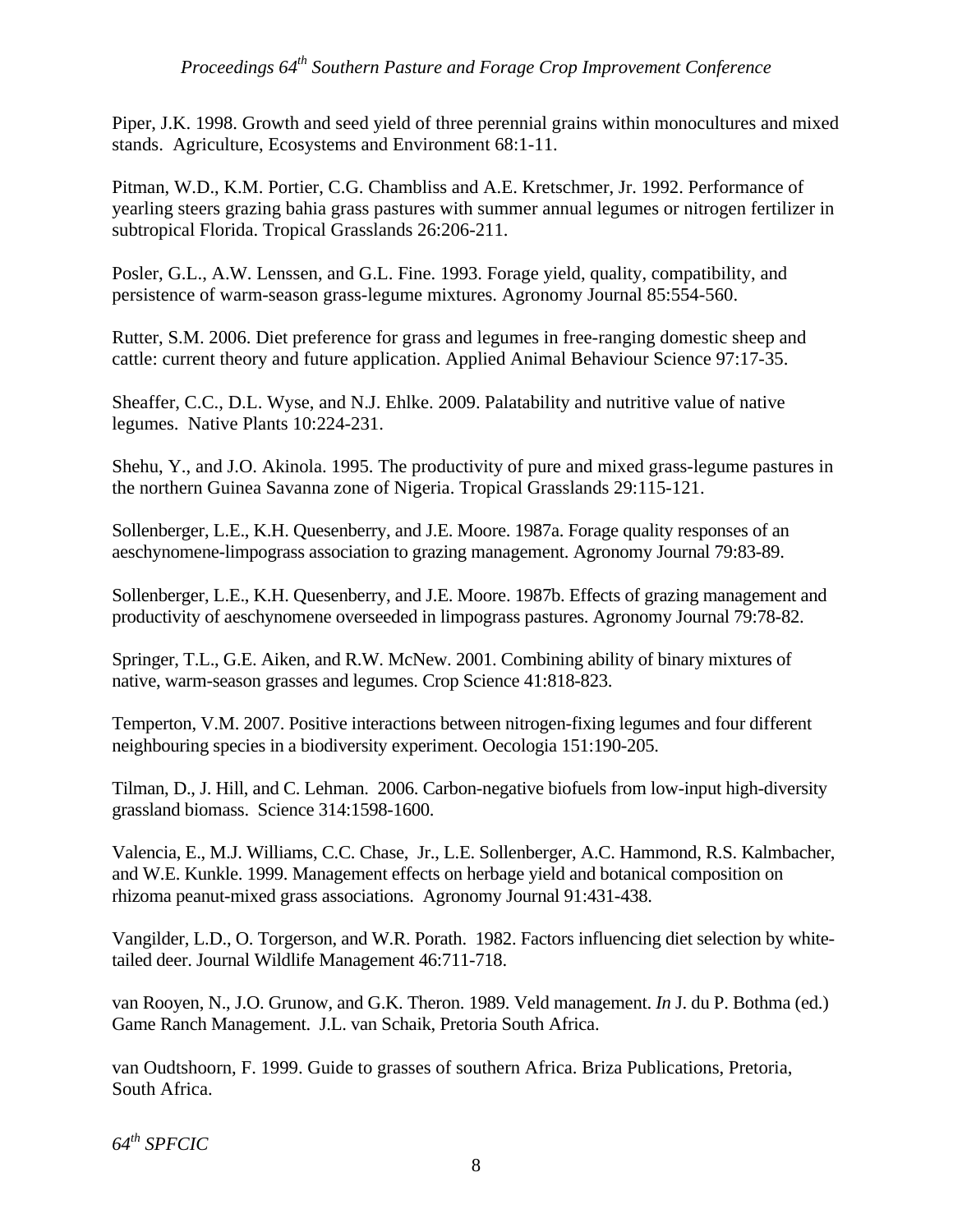Weaver, J.E. 1954. North American prairie. Johnsen Publishing Co., Lincoln, Neb.

Whitbread, A.M., C.A. Hall, and B.C. Pengelly. 2009. A novel approach to planting grasslegume pastures in the mixed farming zone of southern inland Queensland, Australia. Crop & Pasture Science 60:1147-1155.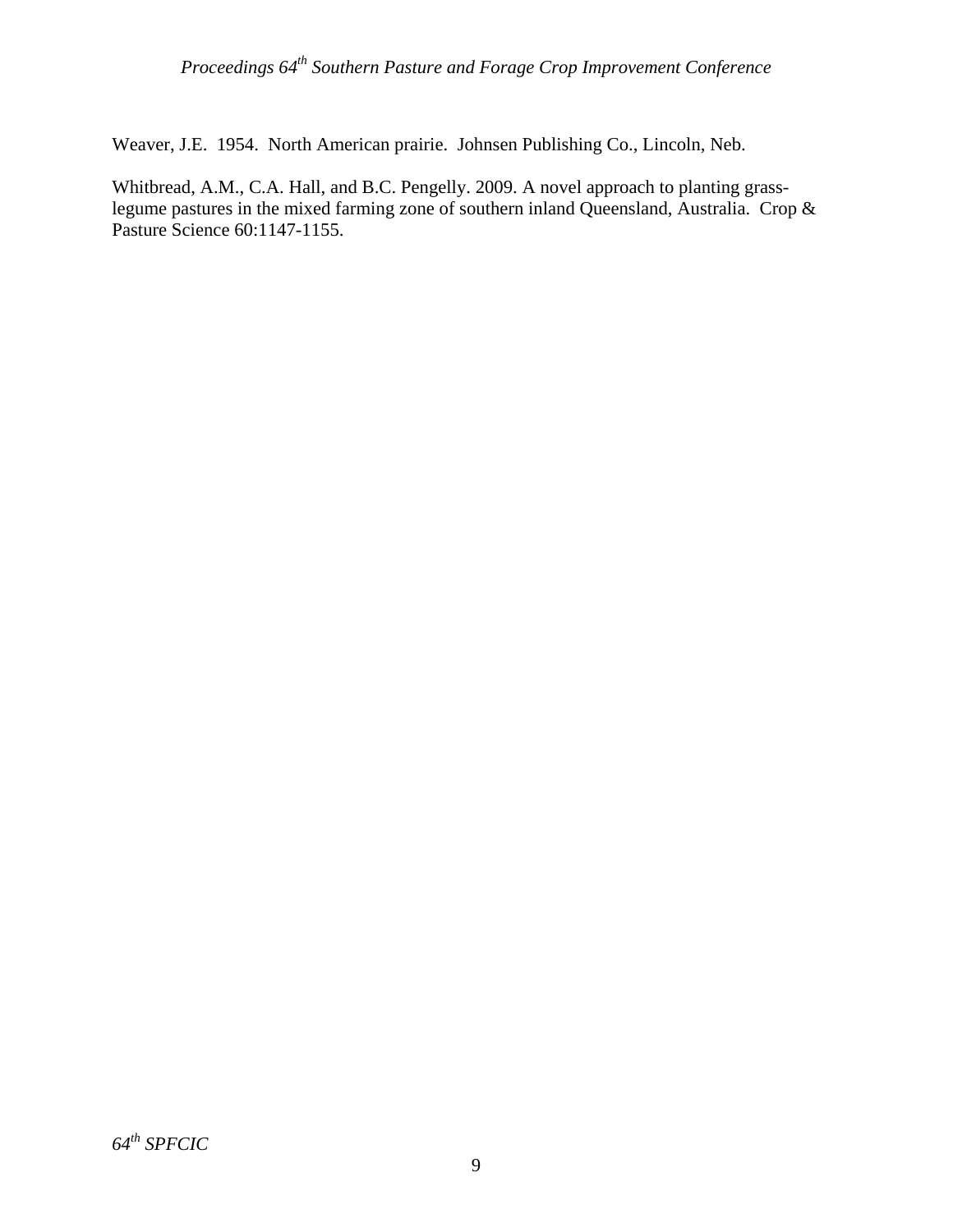### **Plant Diversity and Multifunctional Management of Grassland Agriculture**

Matt A. Sanderson USDA-ARS Pasture Systems and Watershed Management Research Unit University Park, PA 16802 matt.sanderson@ars.usda.gov

Forage and grazing lands function to provide food, feed, and fiber and to conserve soil and protect water quality. Forage and grazing lands are increasingly expected to provide ecosystem services beyond the traditional provision of food, feed, and fiber. In a society focused on "green" issues, farmers and ranchers will be challenged to grapple with managing these lands for additional emerging ecosystem services, including biodiversity conservation, carbon (C) sequestration, mitigation of greenhouse gas (GHG) emissions, and bioenergy production. For example, national goals call for the production of 76 billion liters of advanced biofuels by 2022, which will require new perennial energy crop systems based on forages.

Managing for multiple ecosystem functions and services requires greater ecosystem diversity and complexity (Duffy et al. 2008; Zavaleta et al. 2010). In this paper, I provide a brief perspective from our research conducted in the northeastern U.S. on managing plant species diversity in forage and grazing lands to meet multiple ecosystem services.

**Traditional Ecosystem Services of Forage and Grazing Lands** The traditional ecosystem services derived from forage and grazing lands—food, feed, fiber, forest products, milk, and meat—generate a large portion of agricultural income in the U.S. Forage and grasslands account for about \$45 billion of forage-livestock receipts, with about \$11 billion from the 25.2 million ha of hayland. Forage and grazing lands supply feedstuffs for approximately 100 million ruminant animals on U.S. farms. Forage and grazing lands also provide critical conservation ecosystem services. Managed grasslands are critical to multiple soil and water conservation practices such as windbreaks for reducing wind erosion, vegetative barriers for trapping sediment and reducing water erosion, filter strips for slowing surface runoff and reducing herbicide movement, and buffer strips for protecting riparian zones. Many federal and state conservation programs in the U.S. recommend the use of multiple grass and legume species for conservation practices, such as the Conservation Reserve Program (CRP), the Environmental Quality Incentives Program (EQIP), and the Conservation Stewardship Program (CStP).

**Pastureland Biodiversity for Ecosystem Services** Biodiversity is recognized as a key feature of properly functioning ecosystems. Biodiversity can provide essential functions in agricultural grasslands (Sanderson et al. 2004). For example, legumes fix nitrogen (N), which may be used by associated grasses and other species in mixed species communities and replace the need for commercial fertilizer N. Maintaining competitive species in mixed plant communities can provide resistance to weed invations. Current pastures in the northeastern U.S. approach the species richness of European native cool-season grasslands, with a mean species richness of 31 species  $1000 \text{ m}^2$  (Tracy and Sanderson 2000). Total species richness varies widely, from 9 to 73 species per pasture (Goslee and Sanderson, 2010). A few common forage species (9 to 12 per pasture) make up most of the cover; the remaining species are generally rare. Biodiversity within pasturelands provides indirect benefits by supporting ecosystem functions that may not be of direct agricultural importance in pastures, but contribute to the wider regional ecology. Another class of biodiversity benefits comes from the cultural values attached to particular plant and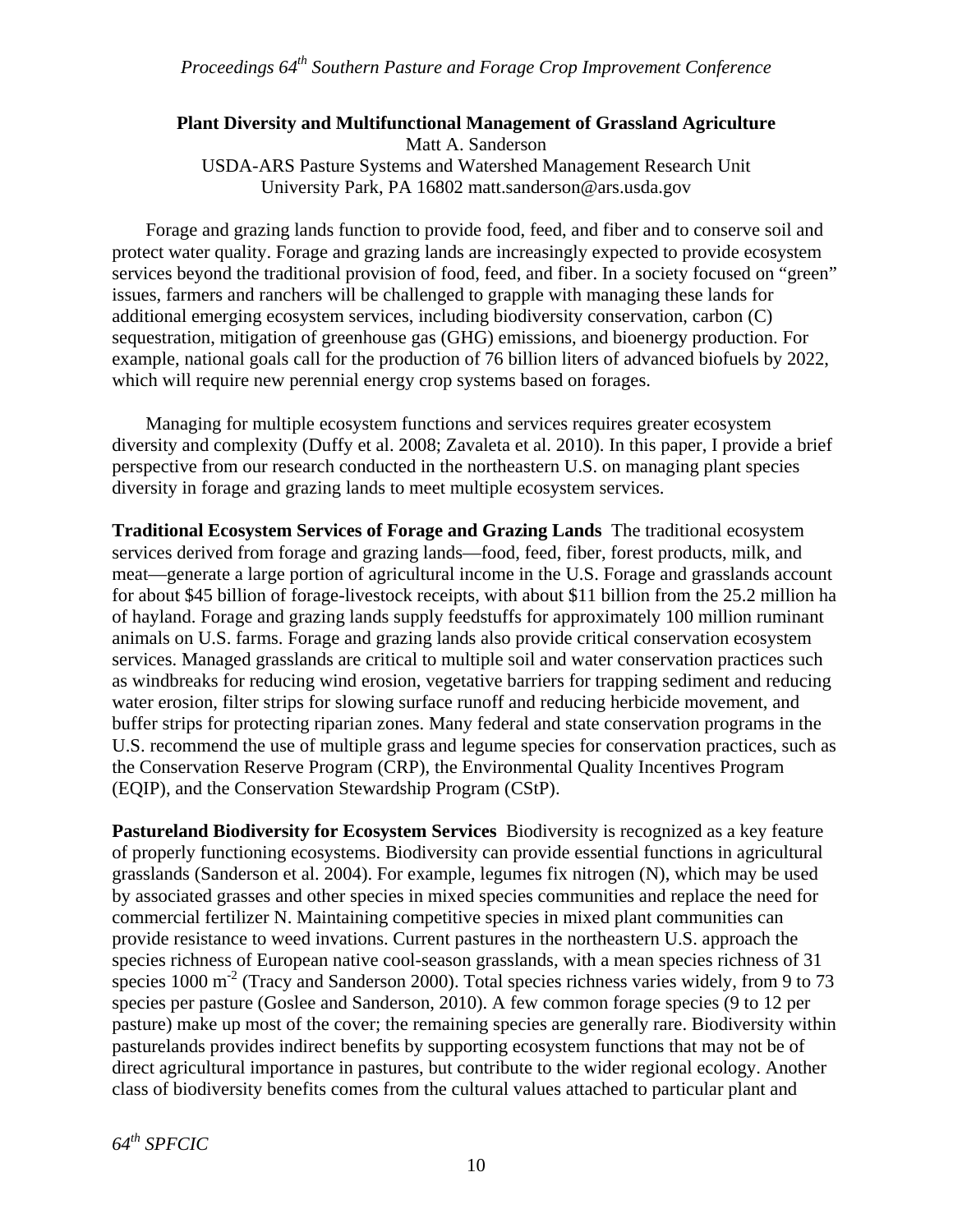animal species, and from the maintenance of diverse grasslands as a component of the landscape. Thus, conserving, preserving, and enhancing biodiversity of natural and managed ecosystems is of great importance.

In addition to maintaining biodiversity for conservation purposes, managing biodiversity for production purposes is an agro-ecological approach to grassland farming. Herbage yield benefits for biodiverse mixtures of forages have been demonstrated in small-plot research (Skinner et al. 2004; Tracy and Sanderson 2004a; Deak et al. 2007; Deak et al. 2009; Picasso et al. 2008; Skinner 2008a), pasture-scale studies (Sanderson et al. 2005; Skinner et al. 2006), and economic analyses (Sanderson et al. 2006; Deak et al., 2010). The yield benefit realized from using diverse mixtures often resulted from including highly productive, drought-tolerant species, supporting the idea that species traits are more important than species numbers in forage mixtures. Similar results for diverse forage mixtures have been demonstrated in Europe (Kirwan et al. 2007).

Grazing management links primary and secondary productivity of pasture-based animal production systems. Sward productivity and nutritive value are not realized unless the grazing animal can efficiently ingest and utilize the herbage. Animal productivity trials on botanically diverse pastures have shown variable beef cattle gain responses (Tracy and Faulkner 2006). Milk production, herbage intake, and ingestive grazing behavior (grazing time, biting rate, and grazing jaw movements) were similar for high-producing dairy cows grazing diverse swards compared to lower diversity swards (Soder et al. 2006; 2007).

Plant species diversity could be used in weed management by targeting appropriate combinations of forage species with specific functional traits to reduce the establishment of invasive plants (Drenovsky and James 2010). Greenhouse, field, pasture, and survey research demonstrated that weed invasion can be reduced by using species-rich forage mixtures (Dodd et al. 2004; Tracy et al. 2004; Sanderson et al. 2005; Kirwan et al. 2007; Picasso et al. 2008). Weed abundance decreased in experimental pasture mixtures as the evenness (i.e., the relative abundance of individual species in a mixture) of forage species increased (Tracy and Sanderson 2004b).

**Emerging Ecosystem Services from Forage and Grazing Lands** Carbon storage and GHG mitigation will be important ecosystem services to be derived from agriculture in the future. Currently, agriculture is responsible for about 7% of total U.S. GHG ( $CO_2$ ,  $CH_4$  and  $N_2O$ ) emissions. Improved pasture management could increase the quantity of C sequestered in soil by 10 to 34 Tg per year in the U.S. (Follett et al. 2001). The potential of forage and grazing lands to sequester C can be influenced by management such as grazing or mowing frequency, stocking rates, plant species composition, age of the stand, and soil fertility (Schnabel et al. 2001). For example, intensively managed pastureland in the U.S. did not provide a consistent sink for C during several growing seasons. Four years of monitoring C flux on pastures in Pennsylvania showed that mature pastures can be a C source at typical forage utilization levels (Skinner 2008b). In that study, pastures were substantial C sinks only in April and May. Other studies have also found pastures to be C sinks for only a short period each year (Ammann et al. 2007). A study of nine European grasslands showed wide variation in net annual C accumulation, ranging from a loss of 2.66 Mg C ha<sup>-1</sup> yr<sup>-1</sup> to a net gain of 4.62 Mg C ha<sup>-1</sup> yr<sup>-1</sup> (Soussana et al. 2007). Delaying forage harvest by cutting or grazing as late as possible during spring could maximize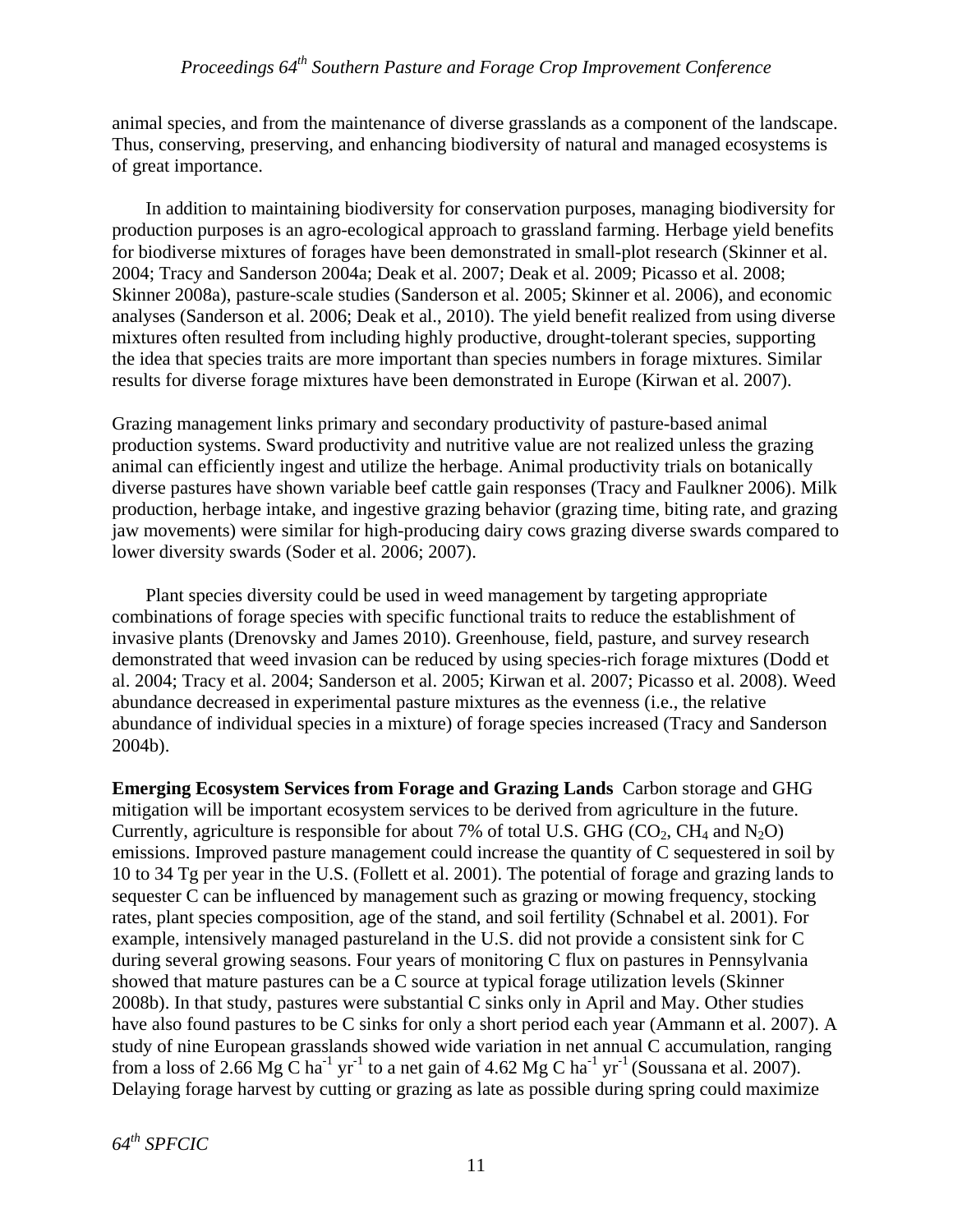the C sink; however, that would involve a significant tradeoff in forage nutritive value and animal performance (Skinner 2008b).

Carbon footprint estimates of different dairy production systems with a whole-farm simulation model suggested that a system of grazing dairy cows from April to October combined with winter confinement had lower GHG emissions than either a full confinement system or year-round grazing system (Sedorovich 2008). The year-round grazing system had lower  $CO<sub>2</sub>$ emissions than the confinement system, but had greater  $N_2O$  emissions. Both the year-round system and the combined grazing+confinement system, however, had lower net economic return per cow compared with a full confinement system suggesting that scenarios resulting in the lowest GHG emission may not be the most profitable.

**Bioenergy Production and Implications for Forage and Grazing Lands.** The bioenergy industry of the future will rely on dedicated energy crops based on perennial grasses (Sanderson and Adler 2008; Adler et al., 2009). Perennial biomass crops are often more favorable than annual cropping systems in terms of net energy return and reduction in GHG emissions (Adler et al. 2007; Schmer et al. 2008). The perennial grasses are particularly compelling because of their relatively low production inputs and costs, perennial growth habit, and adaptability to a broad range of growing conditions.

In the U.S., national goals for renewable energy call 76 billion gallons of advanced biofuels by 2022, which would require an annual biomass supply of 907 Tg (1 billion tons). The projections for bioenergy cropping in 2022 to meet this goal have significant ramifications for future forage-livestock production systems. For example, the assumptions for increased crop yields and new technologies are likely optimistic, which means that more land area will be required to produce the targeted biomass than anticipated. Similarly, if less cropland were converted to perennial energy crops, then the production of perennial energy crops could be forced to more marginal lands. In the Chesapeake Bay region of the U.S., scenarios of replacing up to 0.4 Mha of pasture and hayland with switchgrass for bioenergy have been proposed (Chesapeake Bay Commission 2007). This would also force forage-livestock production to other regions or cause greater intensification of confined animal production.

Significant land use change from converting grasslands to bioenergy production as a result of biofuels targets have raised concerns about environmental consequences in the European Union (Taube et al. 2007; Peeters 2008). In the U.S., projections of expanded ethanol and biodiesel production indicate large reductions in pastureland (De La Torre Ugarte et al. 2007). And, other international analyses of land use and availability suggest converting pastureland to biofuels production (Fischer et al. 2010; Smeets et al. 2007). If these projections are realized, there will be tremendous pressures on hay, forage, and pastureland in the future. The expanding need for biomass production would probably force forage and grazing land production to more marginal lands.

**Summary** Agricultural systems based on diverse grasslands have a number of environmental benefits, including soil conservation, improved nutrient cycling, and provision of wildlife habitat. Diverse grasslands can support and even improve livestock production and health. Biologically diverse systems could provide a range of newly-emerging services, including C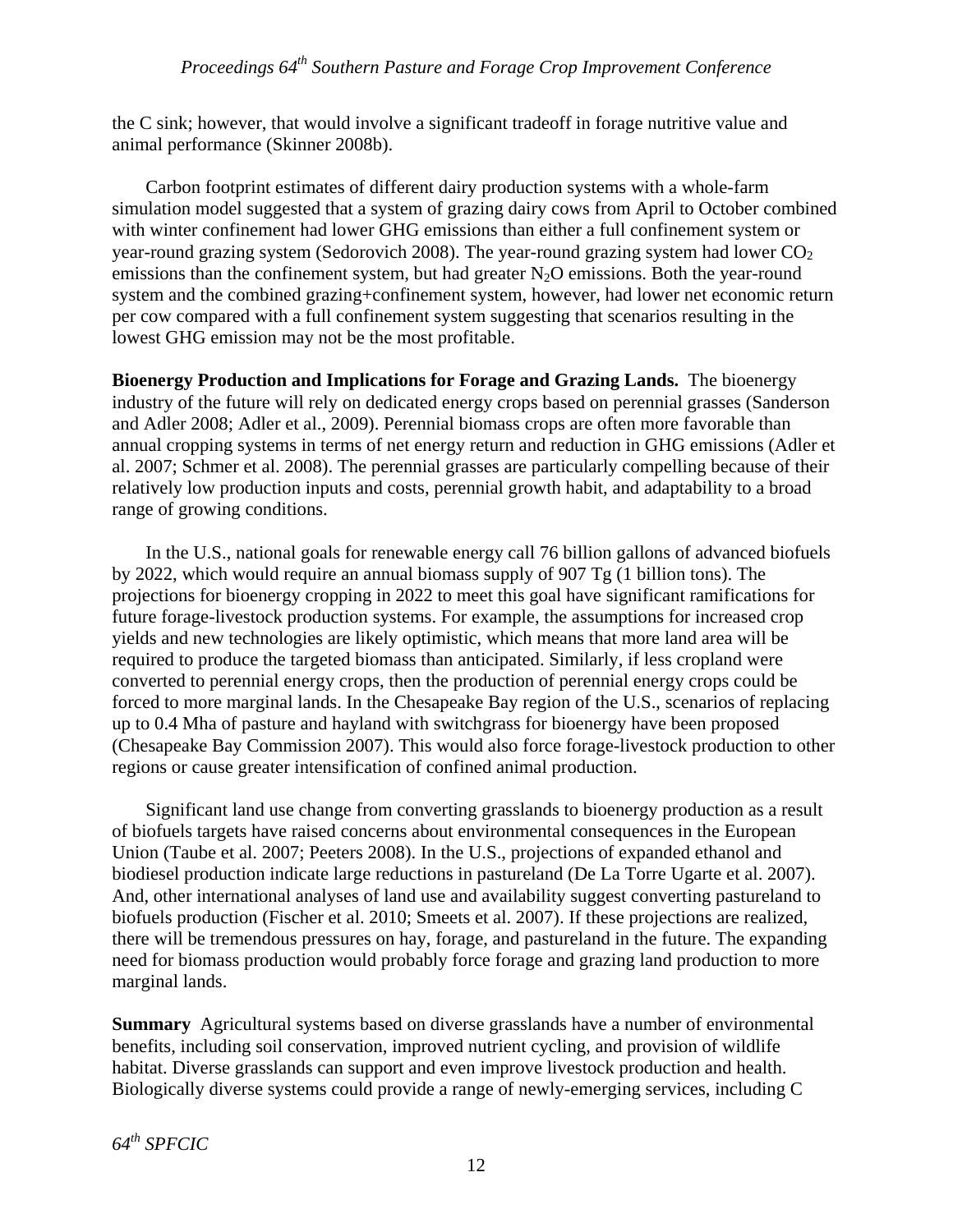sequestration and biofuels production. But it must be remembered that as with most agricultural production systems there are tradeoffs between achieving production levels necessary to meet the farmer's economic sustainability, while at the same time satisfying the demands of an expanding population that wants to eat meat and drink milk, and maintaining the integrity of the agroecosystem.

### **References**

- Adler, P.R., S.J. Del Grosso, and W.J. Parton. 2007. Life cycle assessment of net greenhouse gas flux for bioenergy cropping systems. Ecol. Appl. 17:675–691.
- Adler, P.R., M.A. Sanderson, P.J. Weimer, and K.P. Vogel. 2009. Plant species composition and biofuel yields of conservation grasslands. Ecol. Appl. 19:2202-2209.
- Ammann, C., C.R. Fechard, J. Leifeld, A. Neftel, and J. Fuhrer. 2007. The carbon budget of newly established temperate grassland depends on management intensity. Agric. Ecosys. Environ. 121:5-20.
- Chesapeake Bay Commission. 2007. Biofuels and the Bay. http://www.chesbay.state.va.us/ Publications/BiofuelsAndTheBay1.pdf.
- Deak, A., M.H. Hall, M.A. Sanderson, and D.A. Archibald. 2007. Production and nutritive value of grazed simple and complex forage mixtures. Agron. J. 99:814-821.
- Deak, A., M.H. Hall, and M.A. Sanderson. 2009. Grazing schedule effect on forage production and nutritive value of diverse forage mixtures. Agron. J. 101:408-414.
- Deak A., M.H. Hall, M.A. Sanderson, C.A. Rotz, and M. Corson. 2010. Whole-farm evaluation of forage mixtures and grazing strategies. Agron. J. (In press).
- De La Torre Ugarte, D.G.; B.C. English, and K. Jensen. 2007. Sixty billion gallons by 2030: economic and agricultural impacts of ethanol and biodiesel expansion. Am. J. Agric. Econ. 89:1290-1295.
- Drewnovsky, R.E. and J.J. James. 2010. Designing invasion-resistant plant communities: The role of plant functional traits. Rangelands 32:32-37.
- Dodd, M.B, D.J. Barker, and M.E. Wedderburn. 2004. Plant diversity effects on herbage production and compositional changes in New Zealand hill country pastures. Grass Forage Sci. 59:29-40.
- Duffy, J.E. 2008. Why biodiversity is important to the functioning of real-world ecosystems. Front. Ecol. 7:437-444.
- Fischer, G., S. Prieler, H. van Velthuizen, G. Berndes, A. Faaij, M. Londo, and M. de Wit. 2010. Biofuel production potentials in Europe: Sustainable use of cultivated land and pastures, Part II: Land use scenarios. Biomass Bioenergy 34:173-187.
- Follett, R.F., J.M. Kimble, and R. Lal. 2001. The Potential of U.S. Grazing Lands to Sequester Carbon and Mitigate the Greenhouse Effect. Boca Raton, Fl: CRC Lewis Publishers.
- Goslee, S.C, and M.A. Sanderson. 2010. Landscape context and plant community composition in grazed agricultural systems of the Northeastern United States. Landscape Ecology (In press)
- Kirwan, L., A. Luscher, M.T. Sebastia, J.A. Finn, R.P. Collins, C. Porqueddu, A. Helgadottir, O.H. Baadshaug, C. Brophy, C. Coran, S. Dalmannsdottir, I. Delgado, A. Elgersma, M. Fothergill, B.E. Frankow-Lindberg, P. Golinski, P.Grieu, A.M. Gustavsson, M. Hoglind, O. Huguenin-Elie, C. Iliadus, M. Jorgensen, Z. Kadziuliene, T. Karyotis, T. Lunnan, M. Malengier, S. Maltoni, V. Meyer, D. Nyfeler, P. Nykenen-Kurki, J. Parente, H.J. Smit, U.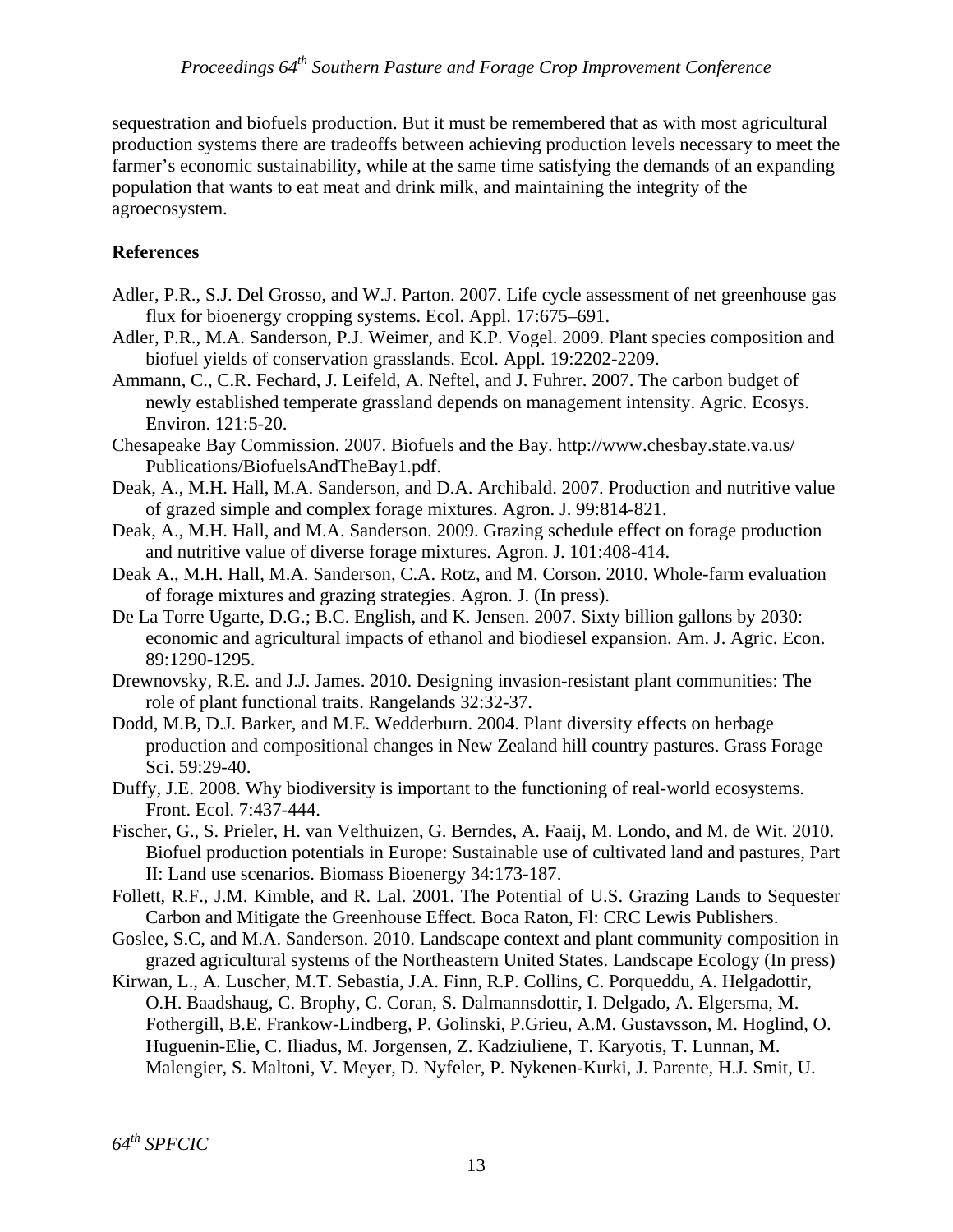Thumm, and J. Connolly. 2007. Evenness drives consistent diversity effects in intensive grassland systems across 28 European sites. J. Ecol. 95:530-539.

- Peeters, A. 2008. Challenges for grasslands, grassland-based systems, and their production potential in Europe. Grassl. Sci. Europe 13: 9-24.
- Picasso, V., E.C. Brummer, M. Liebman, P.M. Dixon, and B.J. Wilsey. 2008. Crop species diversity affects productivity and weed suppression in perennial polycultures under two management strategies. Crop Sci. 48:331-342.
- Sanderson, M.A., and P.R. Adler. 2008. Perennial forages as second generation bioenergy crops. Int. J. Mol. Sci. 9:768-788.
- Sanderson, M.A., R.H. Skinner, D.J. Barker, G.R. Edwards, B.F. Tracy, and D.A. Wedin. 2004. Plant species diversity and management of temperate forage and grazing land ecosystems. Crop Sci. 44:1132-1144.
- Sanderson, M.A., K.J. Soder, L.D. Muller, K.D. Klement, R.H. Skinner, and S.C. Goslee. 2005. Forage mixture productivity and botanical composition in pastures grazed by dairy cattle. Agron. J. 97:1465-1471.
- Sanderson, M.A., M.S. Corson, C.A. Rotz, and K.J. Soder, 2006. Economic analysis of forage mixture productivity in pastures grazed by dairy cattle. Forage and Grazinglands www.plantmanagmentnetwork.org/fg. DOI: 10.1094/FG-2006-0929-01-RS.
- Schmer, M.R., K.P. Vogel, R.B. Mitchell, and R.K. Perrin. 2008. Net energy of cellulosic ethanol from swithcgrass. Proc. Natl. Acad. Sci. 105:464-469.
- Schnabel, R.R., A.J. Franzluebbers, W.L. Stout, M.A. Sanderson, and J.A. Stuedeman. 2001. Pasture management effects on soil carbon sequestration. *In* Potential of U.S. Grazing Lands to Sequester Carbon, ed. R. Follett et al., 291-322. Boca Raton, FL: CRC Lewis Publishers.
- Sedorovich, D.M. 2008. Greenhouse gas emissions from agroecosystems: simulating management effects on dairy farm emissions. Ph.D. dissertation, Pennsylvania State Univ.
- Skinner, R.H. 2008a.Yield, root growth and soil water content of drought-stressed pasture mixtures containing chicory. Crop Science 48 (2):380-388.
- Skinner, R.H. 2008b. High biomass removal limits carbon sequestration of mature temperate pastures. J. Environ. Qual. 37:1319-1326.
- Skinner, R.H., D.L. Gustine, and M.A. Sanderson. 2004. Growth, water relations, and nutritive value of pasture species mixtures under moisture stress. Crop Sci. 44:1361-1369.
- Skinner, R.H., M.A. Sanderson, B.F. Tracy, and C. Dell. 2006. On-farm comparisons of  $CO<sub>2</sub>$ uptake, aboveground productivity, root growth, and soil carbon dynamics in simple and complex pasture mixtures. Agron. J. 98:320-326.
- Smeets, E.M.W., A.P.C. Faaij, I.M. Lewandowski, and W.C. Tergenburg. 2007. A bottom-up assessment and review of global bio-energy potentials to 2050. Energy Comb. Sci. 33:56- 106.
- Soder, K.J., M.A. Sanderson, J.L. Stack, and L.D. Muller. 2006. Intake and performance of lactating cows grazing diverse forage mixtures. J. Dairy Sci. 89:2158-2167.
- Soder, K.J., A.J. Rook, M.A. Sanderson, and S.C. Goslee. 2007. Interaction of plant species diversity on grazing behavior and performance of livestock grazing temperate region pastures. Crop Sci. 47:416-425.
- Soussana, J.-F., V. Allard, K. Pilegaard, P. Ambus, C. Ammann, C. Campbell, E. Ceschia, J. Clifton-Brown, S. Czobel, R. Domingues, C. Flechard, J. Fuhrer, A. Hensen, L. Horvath, M. Jones, G. Kasper, C. Martin, Z. Nagy, A. Neftel, M. Sutton, Z. Tuba, and R. Valentini. 2007.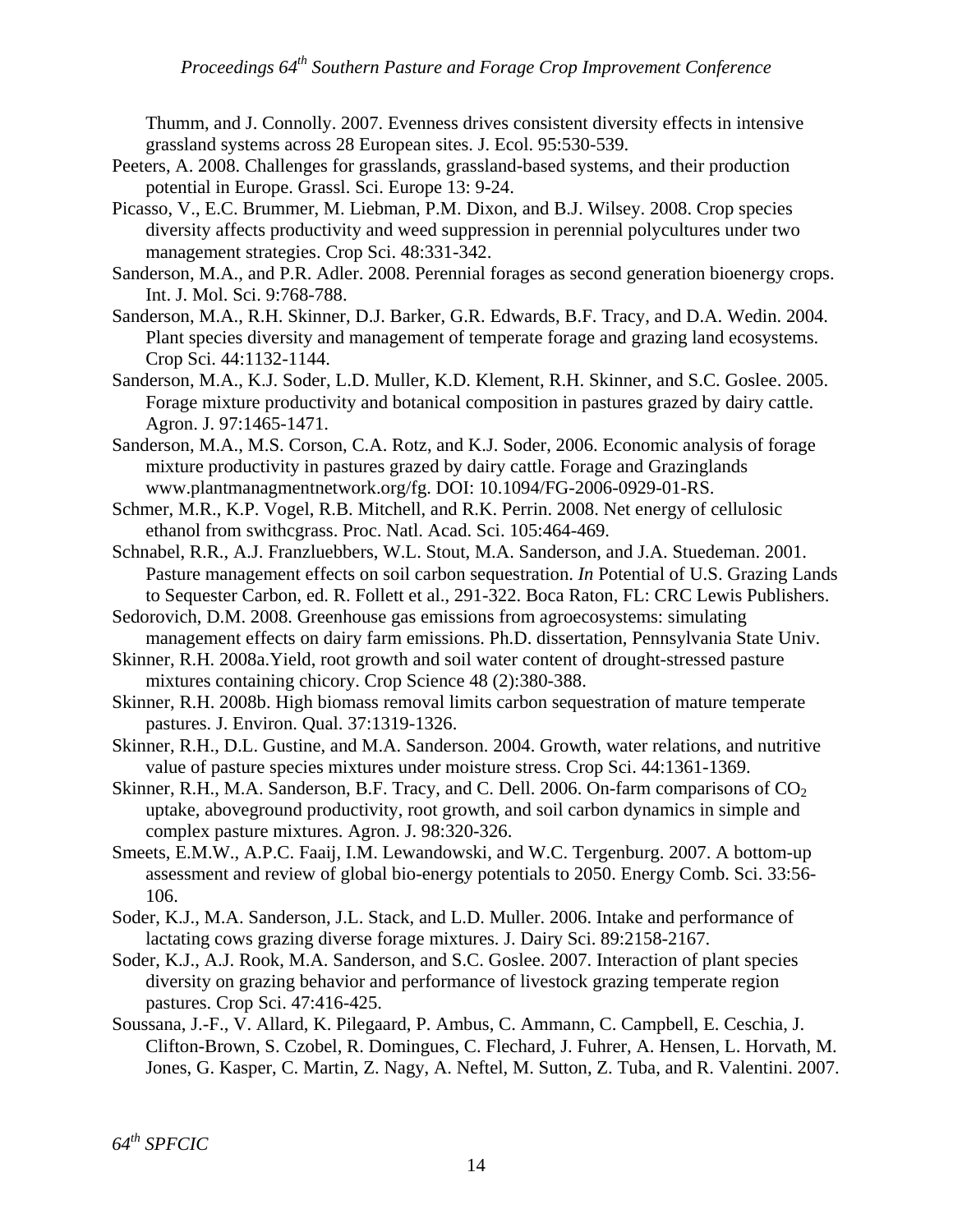Full accounting of the greenhouse gas  $(CO_2, N_2O)$  and  $CH_4$ ) budget of nine European grassland sites. Agric. Ecosyst. Environ. 121:121-134.

- Taube, F., A. Herrmann, and E.M. Pötsch. 2007. What are the consequences of producing energy crops in the European Union for grassland renovation and new forage production systems? Grassl. Sci. Europe. 12:445-453.
- Tracy, B.F., and D.B. Faulkner. 2006. Pasture and cattle responses in rotationally stocked grazing systems sown with differing levels of species richness. Crop Sci. 46:2062-2068.
- Tracy, B.F., and M.A. Sanderson. 2000. Patterns of plant species richness in pasture lands of the northeast United States. Plant Ecol. 149:169-180.
- Tracy, B.F., and M.A. Sanderson. 2004a. Productivity and stability relationships in clipped pasture communities of varying diversity. Crop Sci. 44:2180-2186.
- Tracy, B.F., and M.A. Sanderson. 2004b. Relationships between forage plant diversity and weed invasion in pasture communities. Agric. Ecosyst. Environ. 102:175-183.
- Tracy, B.F., I. Renne, J. Gerrish, and M.A. Sanderson. 2004. Forage diversity and weed abundance relationships in grazed pasture communities. Basic Appl. Ecol. 5:543-550.
- Zavaleta, E.S., J.R. Pasari, K.B. Hulvey, and G.D. Tilman. 2010. Sustaining multiple ecosystem functions in grassland communities requires higher biodiversity. Proc. Natl. Acad. Sci. 107:1443-1446.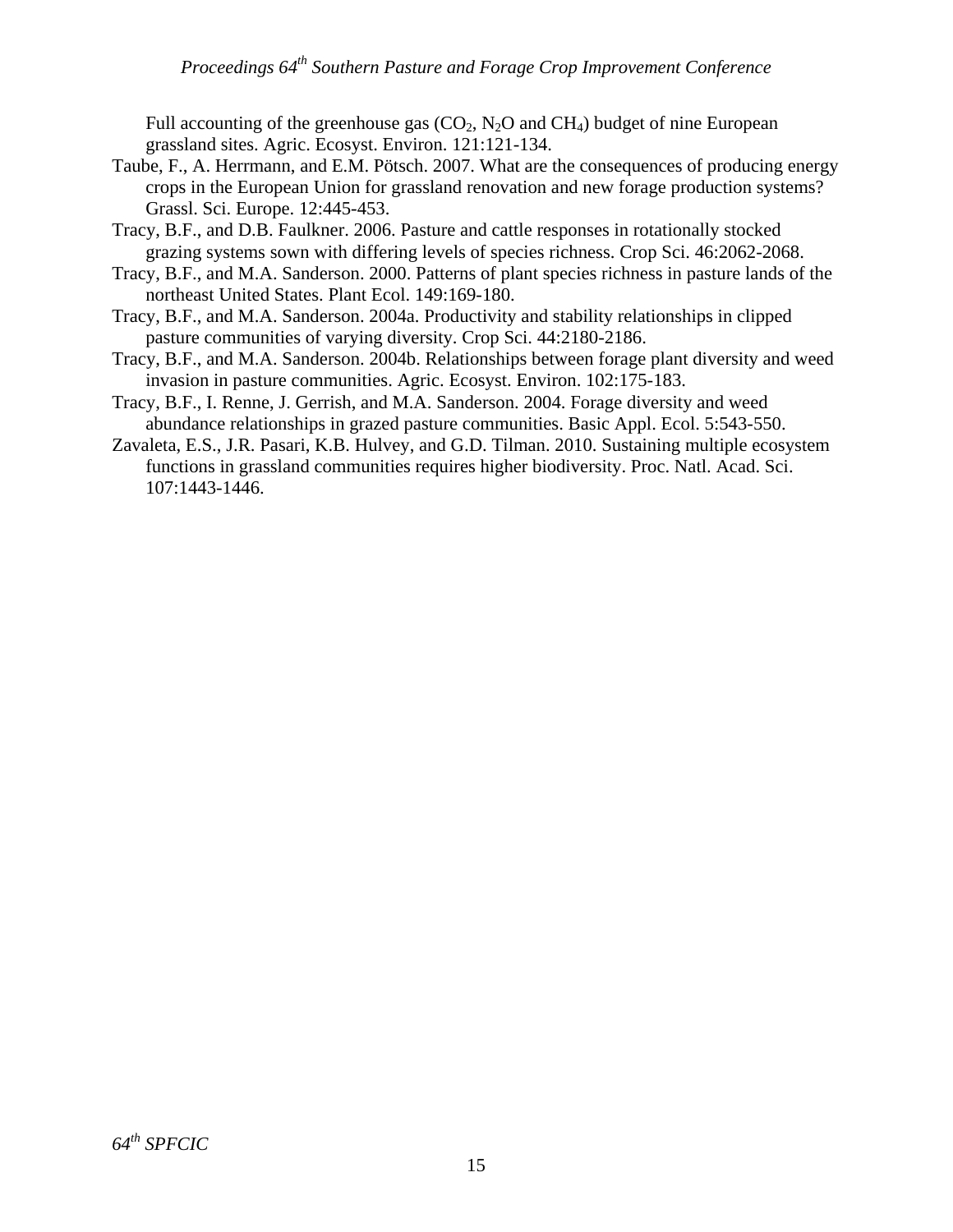#### **Small Acreage Landowners: The Next Generation Rancher**

Vanessa A. Corriher\* \*Assistant Professor, Extension Forage Specialist, Overton, Texas

The small farm owner is a growing segment in Texas agriculture. Per the Ag Census statistics, 33 % of all farms and ranches in Texas are ranked under 50 acres in size. The smallscale farm or ranch owner may have purchased the operations for many reasons, retirement, and a source of alternate income, or to impart a life-style change. Small-scale farmers/ranchers many times have arrived in the enterprise with the need for education concerning enterprise choices, basic production guidelines, as well as advice on marketing strategies and agricultural legalities.

#### *It's a Number Game*

The U.S. Department of Agriculture defines small farms as farms with \$250,000 or less in sales of agricultural commodities. According to the 2007 Agriculture Census, there were 18,467 more small farms counted then in 2002. The number of small farms counted in 2007 was 1,995,133 or 91 percent of all farms. The percentage of small farms has historically been the highest in the South and New England. Farms with sales less then \$10,000 have increased while farms with sales of more than \$10,000 have decreased. Operators of farms with sales of less than \$10,000 typically work off farm. This typically occurs when someone with a full time career, more often than not they are lawyers, doctors and business men, buys property outside of town and "hobby farms." Some of the small farm owners have actually been farming large acres for years but for various reasons have decreased their acreage. Sometimes a farmer's place of business is also his or her residence. This means that they have greater incentives to continue farming, but may gradually lighten their workloads and/or reduce the acreage they operate as they age.

United States farms with sales between \$100,000 and \$249,999 decreased by 7 percent from 2002 to 2007 and operators of these farms were younger than average and were more likely to be full time farmers. Granted these statistics account for all small farms not just small livestock/forage producers. According to the 2007 Census, the largest category of production for farms with sales between \$10,000 and \$99,999 was beef cattle and calves followed by grains and oilseeds. More than half of the farms that produced less than \$10,000 were beef cattle or "other crop" farms. That category-included hay farms and farms where no single crop comprised more than 50 percent of sales.

#### *Defining Moments*

USDA defines beginning farmers and ranchers as those who have operated a farm or ranch for 10 years or less either as a sole operator or with others who have operated a farm or ranch for 10 years or less either as a sole operator or with others who have operated a farm or ranch for 10 years or less. Beginning farmers tend to be younger than established farmers and to operate smaller farms or ranches, some of which may provide no annual production. Beginning farmers often face obstacles in getting started financially; learning about management, and often times understanding the science of agriculture.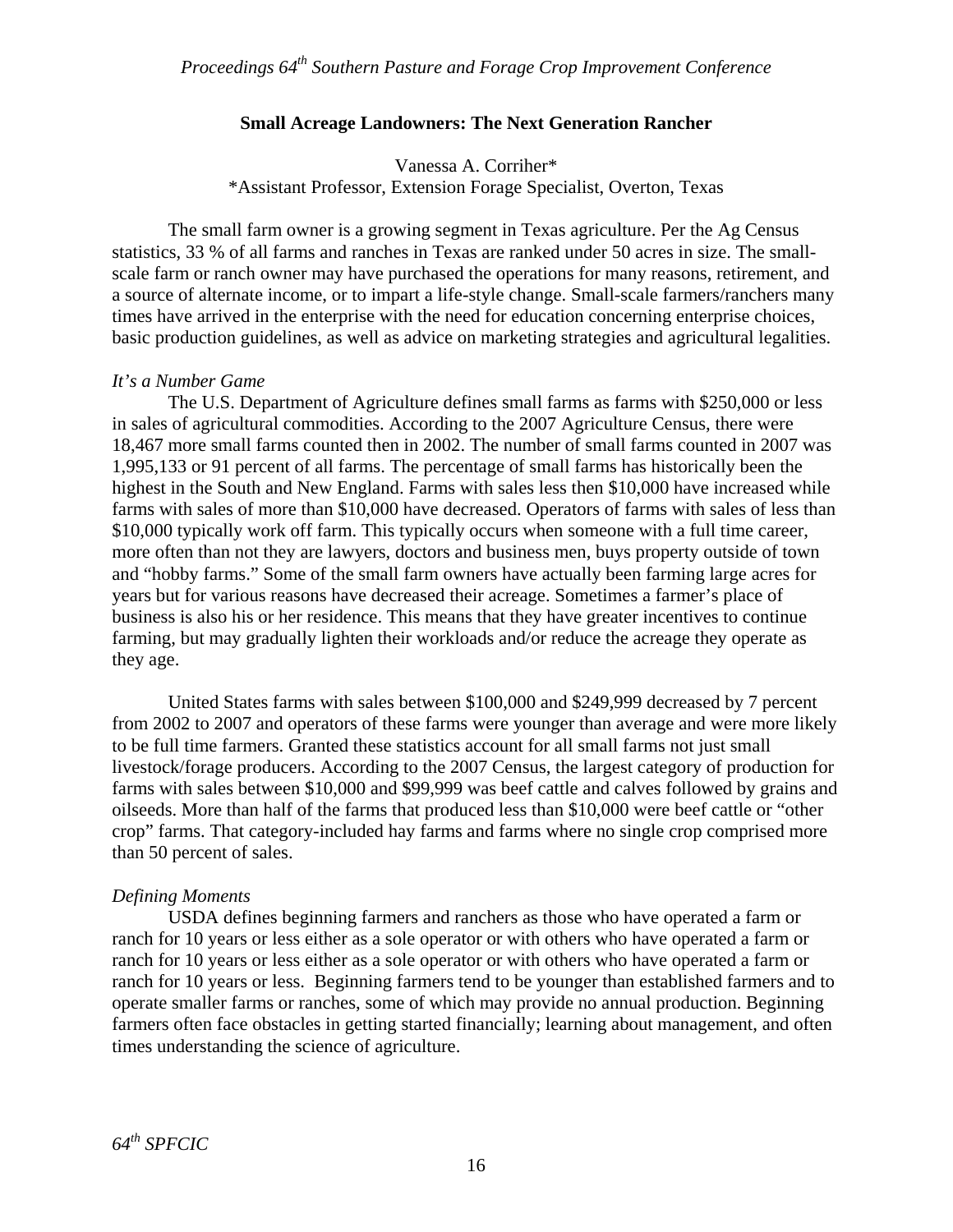The average age of all U.S. principal farm operators in the 2002 Census was 55.3 years of age. At the other end of the spectrum, the percentage of principal operators with average ages of less than 35 years has been declining since 1982, when it was 15.9 percent, and was only 5.8 percent in 2002. Principal farm operators of farms 49 acres in size or smaller and those with farms of 500 acres or more had average ages less than the 55.3 overall average. The highest average ages (57.0 years or higher) were owned between 140 and 259 acres. With a struggling economy more youth are attending college in order to increase their chances of a high-income career and fewer are returning to the family farm. Beginning farmers are somewhat more likely than established farmers to have a 4-year college degree. Obtaining a college education may prevent younger family farm members from immediately taking over or helping to operate the family farms. In 2007, more than 60 percent of established farmers were over 55 years old, compared with 32 percent of beginning farmers. Nationwide, only 5 percent of principal operators were under the age of 35, but 17 percent of beginning farmers were under the age of 35.

More than likely a majority of small landowners are retired or picking up ranching as a hobby in addition to a career. Rarely do these small landowners have any type of agricultural background. There is a generation of small landowners that are inheriting land from family that did ranch/farm full time. However, as children they had no direct involvement. They remember the idealistic moments and not the realistic ones. Maybe these ideals are what attract them back to the ranch/farm. As educators we must unfortunately bring these freshman farmers back to reality. Often times this land that has been inherited may have originally been large in acreage however once it's been split amongst siblings, you often end up with 2-3 new small landowners.

#### *Last will and testament*

A recent conversation with a woman who had inherited her fathers ranch along with her 2 other siblings. Each sibling had a different idea, plan, and goal for the land they recently inherited. One sibling had apparently paid attention while growing up on a ranch and seeking no guidance. The one that called seeking guidance had a different set of goals compared to her sibling. She preferred the more ecological route of agriculture. Guidance had to be carefully altered to meet her needs. Her lack of agricultural background, her management goals that leaned towards organic and the fact that this was not going to be a primary source of income for her had to be factored into a response. This is challenging considering that 90% of extensions time deals with ranchers that have been in the business for years and have a strong agriculture background. They typically only require the education that fine-tunes their already existing systems.

The land grant University mission is education, research and extension. Small landowners need education all the way from the basics of soil testing to marketing their livestock. Research has already unveiled forage data that can be condensed to fit the small landowners needs/goals. Extension has to reach out to this new market of farmers/ranchers and provide necessary information. We are use to working with producers who already have a base knowledge. We have become experts at providing them information for fine-tuning their production systems. Now with the modern rancher big ideas have to be translated to a smaller scale and knowledge has to be passed to someone with no agricultural background (typically). Small landowners often have different goals than larger landowners. A rancher striving to make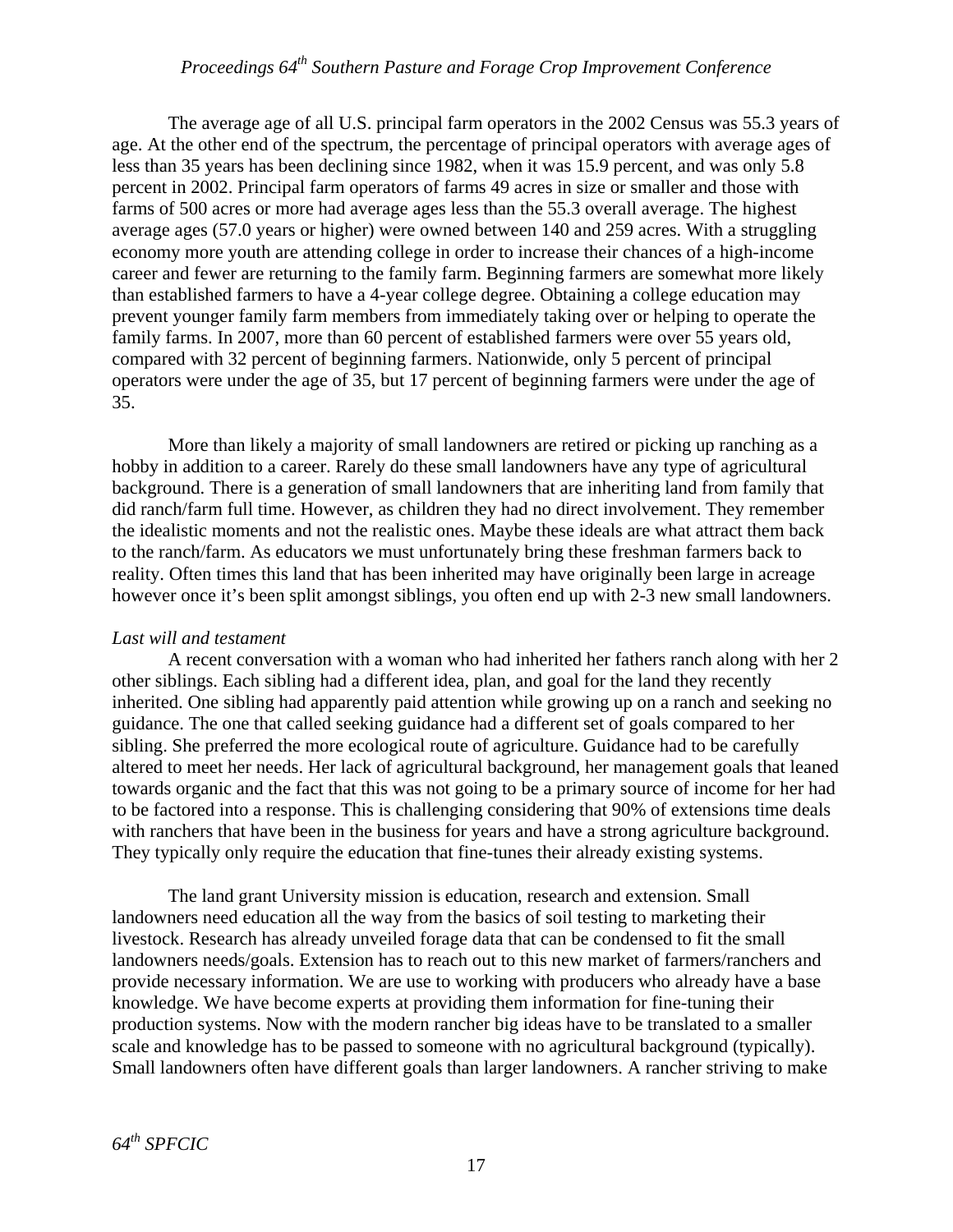a living needs a different perspective as opposed to a rancher striving to fill his or her free time. Not every small landowner has an expendable income so that must not be assumed.

#### References

U.S. Department of Agriculture, National Agricultural Statistics Service. 2007 Census of Agriculture, Geographic Area Series, AC-07-A-51, Vol.1, February 2009.

Allen, Rich and Ginger Harris. What We Know About The Demographics of U.S. Farm Operators. Agricultural Outlook Forum 2005. U.S. Department of Agriculture, National Agricultural Statistics Service. February 2005.

Ahearn, Mary and Doris Newton. Beginning Farmers and Ranchers. United States Department of Agriculture. Economic Research Service. Economic Information Bulletin Number 53. May 2009.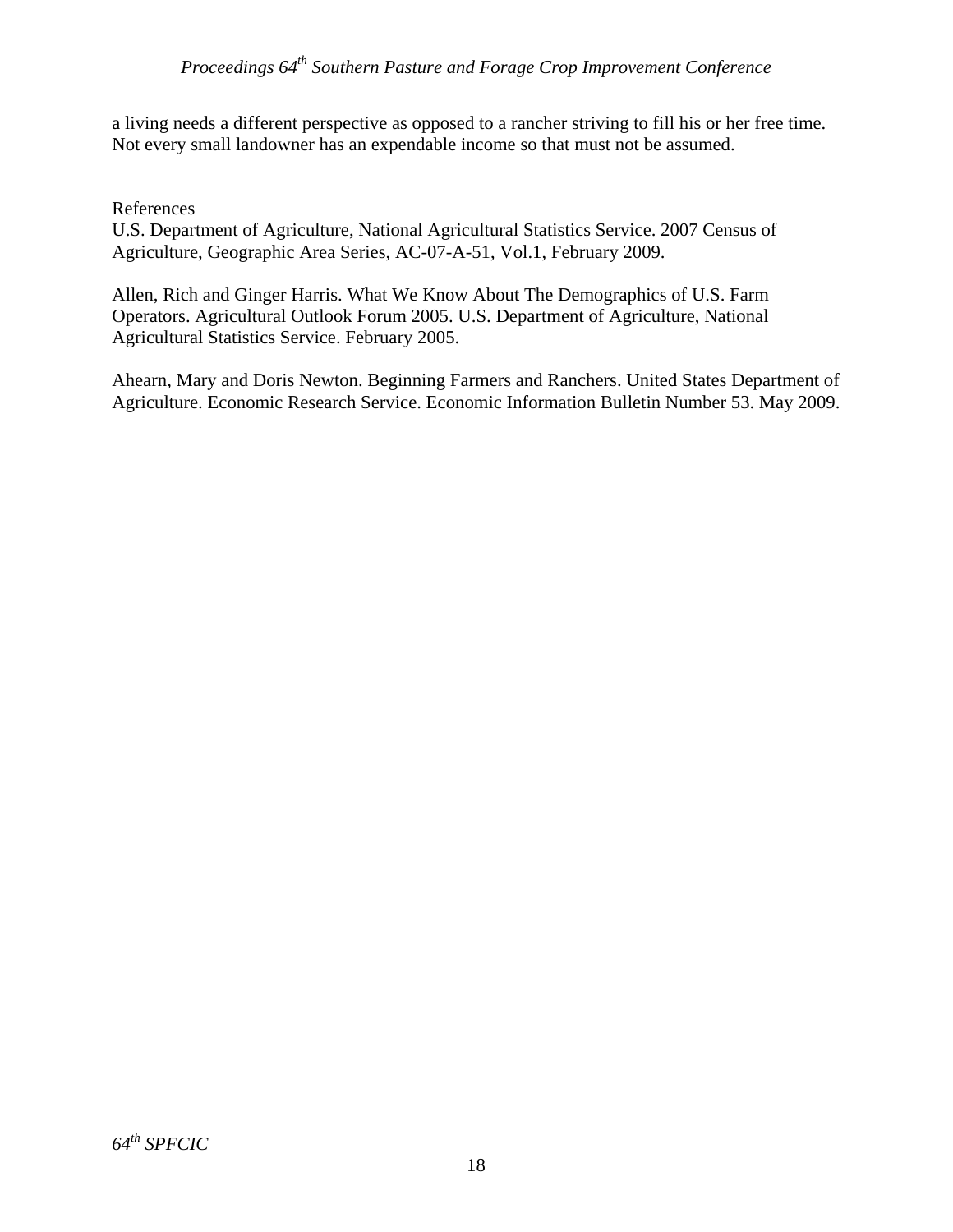### **Challenges for Forage Production on Small and Limited-Resource Farms in the Southern Plains.**

Paul W. Bartholomew USDA-ARS Grazinglands Research Laboratory Langston University, Langston, OK 73050

Small livestock farms in the southern plains are frequently characterized by low productivity and limited farm-derived income. The majority of producers are obliged to resort to off-farm employment to generate a living income (or in many cases to subsidize their farming activities). Many small livestock enterprises are located on land degraded by cultivation in the early part of the  $20<sup>th</sup>$  century, or on otherwise marginal land of inherently low productivity. Forage resources are primarily remnant or re-established unimproved native pasture, and some improved warm-season grass, notably bermudagrass. Over-stocking on small farms is a widespread problem, with consequent overgrazing, reduction of forage output, increased weed burden and costs of purchased feed necessary to cover forage deficits. Recent focus has been given to increased use of cool-season forage, in order to extend the period of grazing and reduce costs of winter feeding.

Small livestock producers have limited time or material resources to increase enterprise productivity through increased production of forage and few own, or have easy access to, field equipment for cultivation and sowing forage crops. Forage management practices are generally risk-averse, because of the uncertainties of success of crop establishment or of economic viability of input use.

Projections of increased variability in temperature and precipitation imply greater uncertainty for small farm operations that will result in even greater difficulty in producing adequate forage than is experienced under existing conditions. Some possibilities for increased forage production or improved seasonal distribution that also offer some mitigation of risk are discussed below.

Introduction of cool-season forages into a system based on warm-season pasture offers a possibility of increasing total annual forage output as well as improving seasonal distribution of production to allow a longer grazing season. However, on low-productivity land typical of small livestock producers in central Oklahoma cool-season grasses normally considered to be perennial forages have shown limited persistence and low lifetime productivity, at a level that cannot justify establishment costs. Establishment of cool-season perennials by conventional tillage and sowing (i.e. by destruction of existing pasture) actually reduced 4-year total forage production compared with undisturbed existing warm-season pasture. In contrast, annual ryegrass overseeded into existing warm-season pasture has consistently increased total annual forage production, by an average of approximately 20%, over yields achieved with undisturbed warmseason pasture. By retaining existing pasture not only may year-round production be increased by overseeding cool-season grass, but the risk of production loss arising from establishment failure of the cool-season crop is minimized. In a worst-case, failure of the overseeded crop will result in loss of incremental cool-season production but existing warm-season pasture will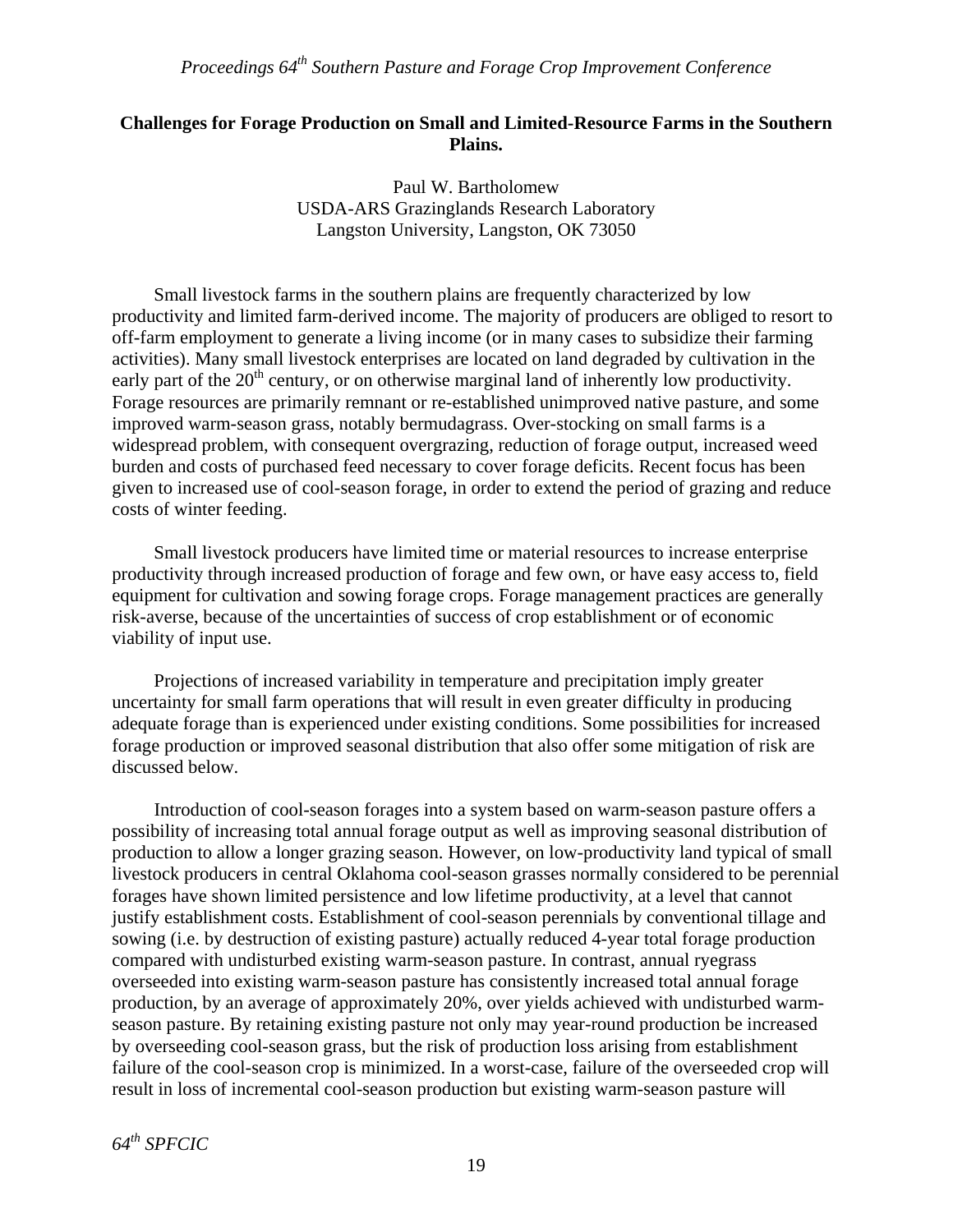remain to produce forage during the warm-season. Retention of existing pasture may also have important collateral benefits for increased water infiltration, reduced soil erosion and increase surface stability and ease of access for livestock.

Loss of investment in input costs represents a significant component of risk for small producers. If input costs can be minimized, then perceived exposure to risk may also be reduced. Overseeding using a no-till drill eliminates costs of tillage, but no-till seeding equipment may not be easily accessible by small farmers. Broadcast seeding can be achieved with a minimum of equipment and is likely to be completed in less time than with drilling equipment. Annual ryegrass can be established almost as effectively by broadcast seeding as by drilling, with little difference in eventual forage yield. Other cool-season annual forages (small grain cereals) are not only less amenable to broadcast overseeding, but require significantly greater seeding rates and higher seed costs than annual ryegrass, for similar forage yields, and therefore represent a greater risk for the small producer. Annual ryegrass may also re-establish by self-seeding, and may thus become a persistent forage with minimal input from the producer. The success of selfseeding is, however, variable in central Oklahoma where we have observed establishment failure in 40% of cases. Problems with re-establishment appear to result from occasional mid-summer rainfall that stimulates premature germination and subsequent seedling loss under the intense drying conditions in summer. Paradoxally, summer conditions that are consistently hot and dry may improve the success of perennation of cool-season grasses by avoiding premature germination in seeded crops or break of dormancy in summer-dormant species.

On low-productivity soils forage yield responses ranging from 15-30 kg DM/kg N in cool season grasses to over 40 kg DM/kg N with warm-season species have been observed. Responses to applied N are highly dependent upon availability of adequate soil moisture for crop growth, and uncertainty over moisture availability represents significant investment risk, and is a major disincentive to small farmers' use of N on forage crops. Legume use as an alternative N source is of potential interest to small farmers but slow establishment and limited persistence under small farm conditions mean that potential nitrogen contribution may be lower than is commonly assumed.

Increased use of cool-season forages can increase carrying capacity on small and limited resource farms and potentially diminish negative impacts of increased climatic variability on productivity of warm-season pastures. The success of cool-season forage production is also subject to the influence of climate, but short-term annual cool-season forage, established using minimal input methods may allow opportunistic use with minimum risk. Although a persistent perennial cool-season grass would reduce repeated cost and risk of establishment, compared with an annual, use of the latter allows flexibility to eliminate the cool-season component of a crop sequence if soil moisture is limited. Work is needed to examine ways to diminish competition between cool- and warm-season crops at seasonal interfaces and to evaluate compatibility under reduced-moisture conditions.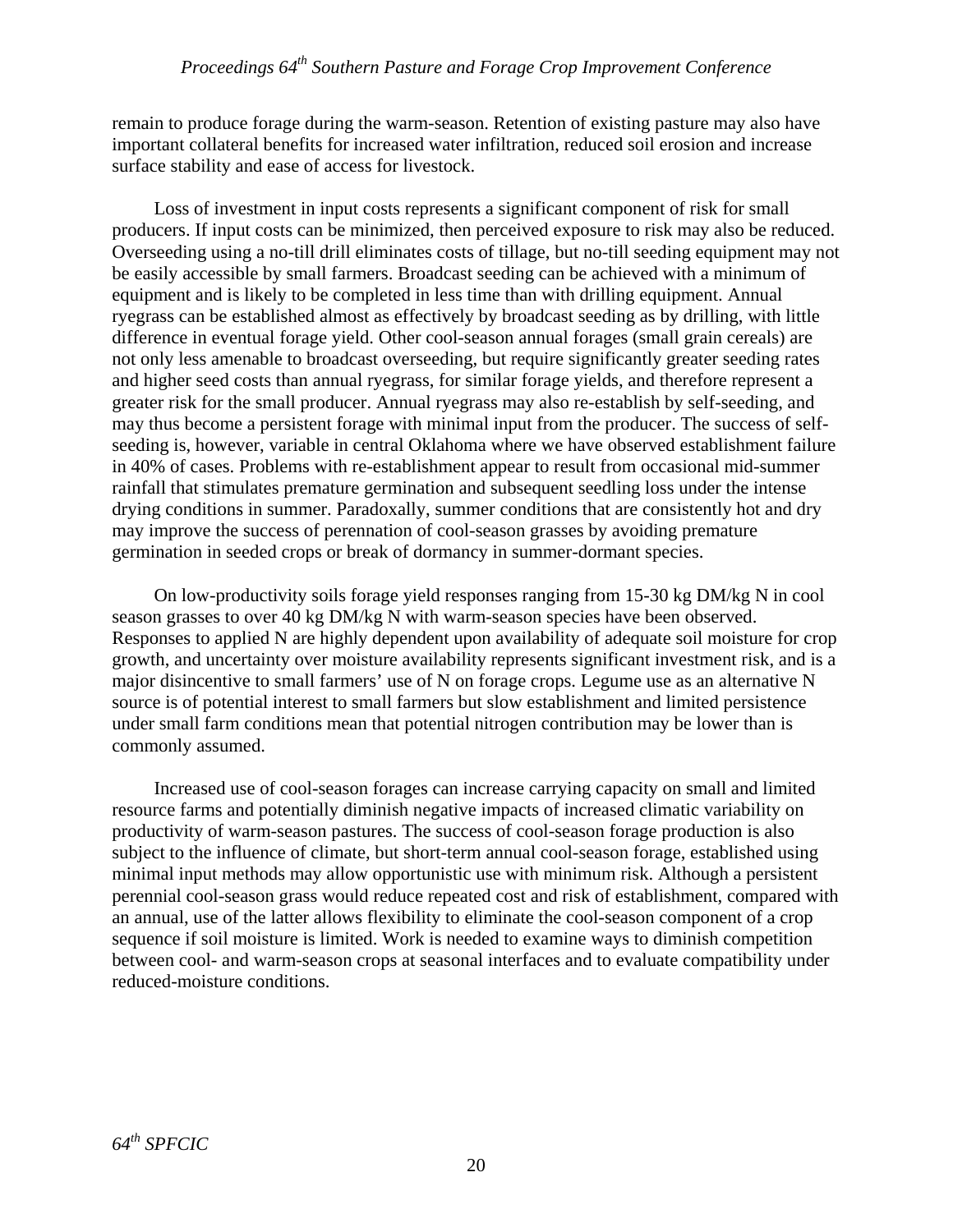### **Climate Variability in the Southern Great Plains: It Gets More Exciting from Here**

Jeanne M. Schneider Research Meteorologist USDA-ARS Grazinglands Research Laboratory, El Reno, OK 73036

The issues relative to climate variability, climate change, and forecasts of weather and climate are complex and challenging. It is easy to become confused in the jargon, data, forecasts, and contrasting opinions. Coherent guidance for practical applications is rare. In these few pages I offer information relevant to the question of how to manage pastures, especially on small or resource-limited farms, under increasing climate variability in the Southern Great Plains. In a nutshell, if we can learn to successfully manage for the variability that is occurring now, we should be well-positioned to manage for climate change over the next few decades.

#### **Recent and projected increases in variability in climate and weather**

 When people speak of climate change, they are usually referring to trends in long-term averages over years, decades, or centuries (e.g., Livezey et al. 2007). Until relatively recently, climate studies assumed that climate was very close to constant, so variations were given less attention than averages. But it's the variations, season to season, year to year, that make or break agricultural operations, with droughts, floods, and unseasonable freezes as examples. Such variations are particularly pronounced in the Great Plains. Now we have physically based arguments as well as credible model projections that predict that a significant component of climate change will be increased variability — larger and longer swings in daily, monthly, seasonal, or annual conditions around the averages, as well as more frequent extreme events. In support of those projections, increasing numbers of analyses are being published that reveal such increases in variability in the last few decades.

 One of these is the Climate Extremes Index (CEI, by Gleason et al., 2008), a measure calculated for the contiguous U.S. for years and seasons from 1910 through the present year. To summarize the authors' conclusions, recent years have been increasingly variable (excerpts from the abstract):

"*The CEI is based on a set of climate extremes indicators that measure the fraction of the area of the United States experiencing extremes in monthly mean surface temperature, daily precipitation, and drought (or moisture surplus). ...Observations over the past decade continue to support the finding that the area experiencing much above-normal maximum and minimum temperatures in recent years has been on the rise, with infrequent occurrence of much below- normal mean maximum and minimum temperatures. …An increasing trend in the area experiencing much above-normal proportion of heavy daily precipitation is observed from about 1950 to the present. …Warm extremes in mean maximum and minimum temperature observed during the summer and warm seasons show a more pronounced increasing trend since the mid- 1970s. Results from the winter season show large variability in extremes and little evidence of a trend. The cold season CEI indicates an increase in extremes since the early 1970s yet has large multidecadal variability."*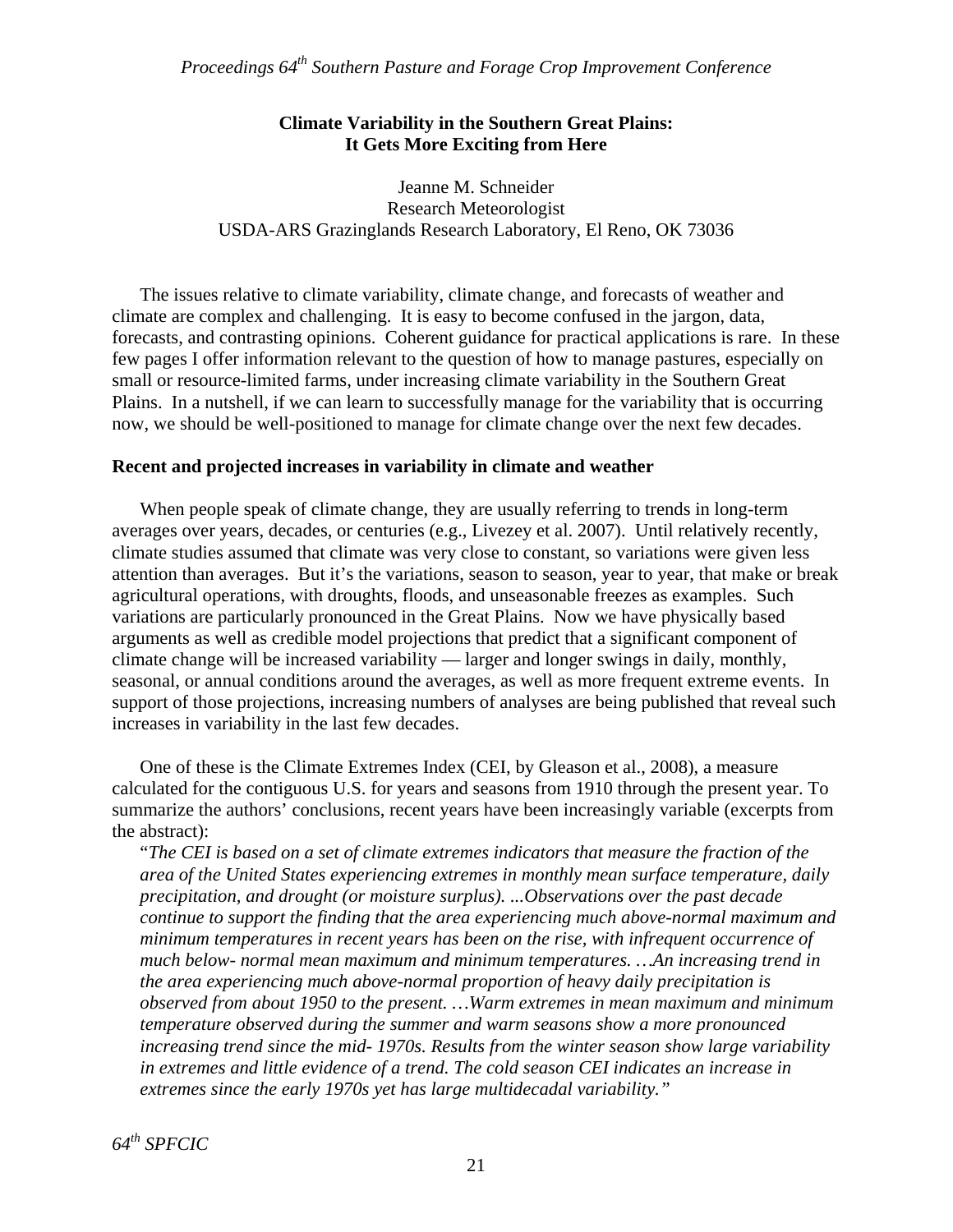

*Figure 1. The U.S. Climate Extremes Index for the warm season computed across the contiguous U.S. from 1910 through 2009; from [www.ncdc.noaa.gov/extremes/cei.html.](http://www.ncdc.noaa.gov/extremes/cei.html)* 

 NOAA's National Climatic Data Center computes and publishes the CEI on their web site, and an example is shown in Fig. 1. This kind of measure gives a top-level overview, and is useful in that sense. Note, however, that it says nothing about what has been occurring in any given region or location within the U.S. Consideration of data on smaller spatial scales tells different stories, depending on where you are and which weather variable is of concern. Examples of variability in precipitation and average temperature over the last 40 years are available for the states of Kansas, Oklahoma, and Texas; for several climate divisions in those states; and two specific locations in Oklahoma (to be presented at the Conference). These examples illustrate that changes in variability are occurring, but not in the same manner across even the Southern Great Plains. The local details will matter for pasture management – it will be necessary to understand what is happening "in your neck of the woods" in order to develop useful decision support. Practically, this will mean using very local precipitation data rather than climate division data, but this is now possible using new precipitation products offered by the NWS. One example is the AHPS Precipitation Product, which offers radar-derived total precipitation on a 4 km by 4 km grid across the U.S. for the most recent day, one week, and longer periods through the year to date; this product is available at water.weather.gov/precip/.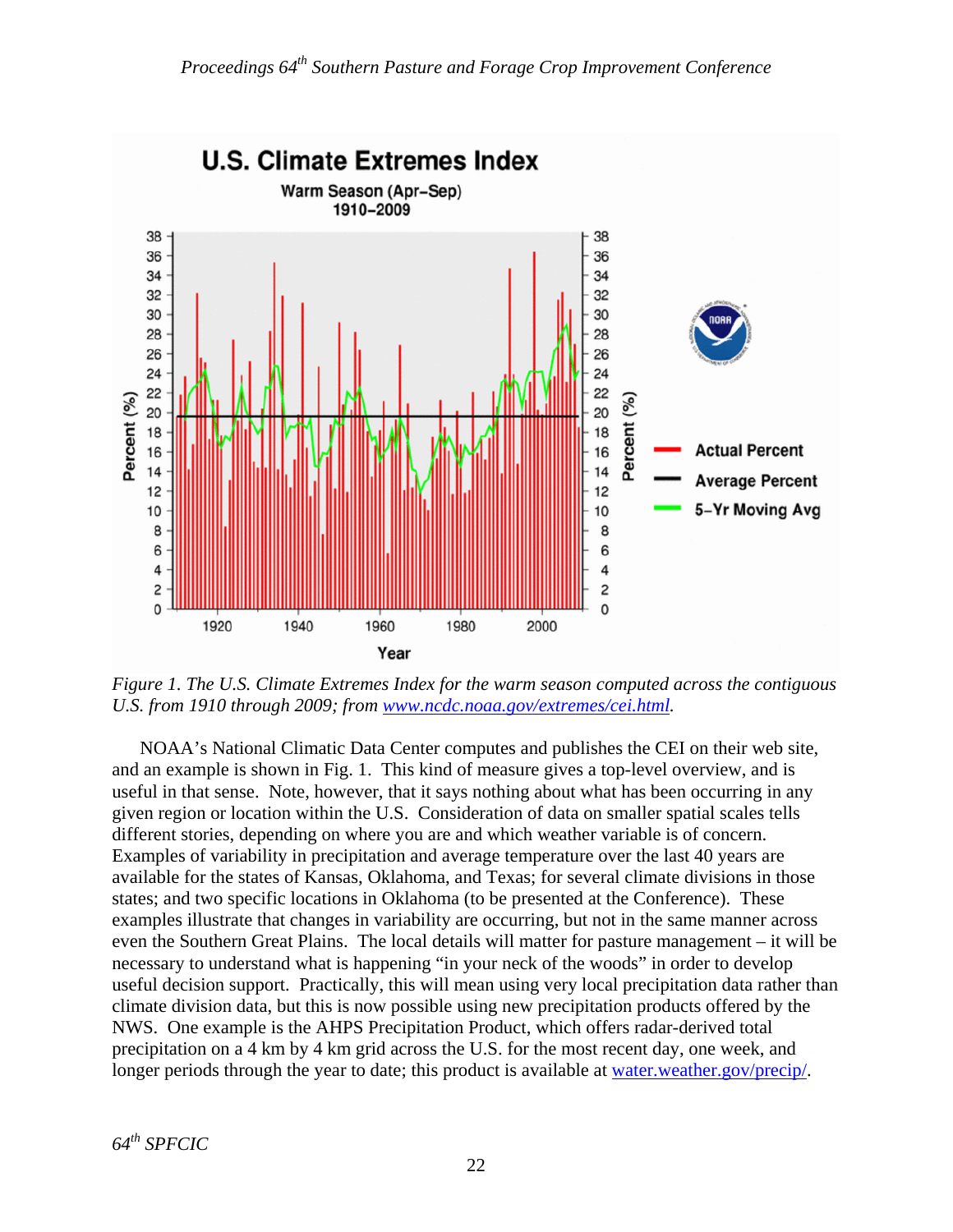#### **Can we predict weather or climate variations with any skill or utility for agriculture?**

 (A few notes on terminology first. Weather and climate forecasts are issued for the U.S. by NOAA's National Weather Service (NWS). By the current NWS definition, "weather" refers to the atmospheric events that happen today or tonight, out to 7 days ahead; "climate" refers to cumulative events that occur over weeks, months, seasons, or years. All NWS forecasts beyond day 7 (climate forecasts) are predictions about changes in odds relative to a baseline period called "climatology" (currently 1971-2000). For example, instead of predicting how much precipitation will fall in the coming 6-10 days, they predict the odds for certain ranges of total precipitation. Precipitation refers to all the liquid and frozen forms of water that fall from clouds, and is measured and forecast in (melted) inches. Air temperature is measured a few feet above the ground in degrees Fahrenheit, with NWS climate forecasts referring to average temperature. The standard method to compute average temperature is to add the daily minimum and maximum, divide by two, then average those values over all the days in the forecast period: 6-10 days, 8-14 days, 1 month, and 3-month periods out to a year ahead. Note that this approach of averaging temperature or totaling precipitation over 5 days and longer fails to specify the extremes that are important in agricultural management.)

 The answer is yes, although there are still real limits on which variables can be predicted skillfully, and how far ahead of time (see Schneider and Wiener, 2009, for related discussion). The NWS does issue relatively skillful 1-7 day weather forecasts on a grid of 4 km by 4 km for the contiguous U.S., available online at [www.weather.gov.](http://www.weather.gov/) This web portal provides links to all the NWS forecasts, watches, warnings, advisories, and discussions, which can provide vital information about impending hazards and opportunities for anyone managing stock or pasture. The skill of most of the forecasts is very high at 1-3 day leads, and still very respectable out to 5 days. For days 6 and 7, the forecasts tend to be less skillful, but some useful clues can still be found in the Forecast Discussions.

 The NWS also offers climate forecasts for total precipitation and average temperature at longer time scales: 6-10 days; 8-14 days; 1 month; and 3-month periods out to one year ahead ([www.cpc.ncep.noaa.gov\)](http://www.cpc.ncep.noaa.gov/). Unfortunately, these forecasts do not have the useful placespecificity of the weather forecasts. They are offered only as low-resolution maps, or probability forecasts for large regions roughly half the size of the state of Oklahoma. Of these climate forecasts, the 6-10 day and 8-14 day forecasts appear to offer some skill in the Southern Great Plains, although the details of that skill are not yet known. The skill or utility of the 1-month and 3-month forecasts are lower yet, limited to certain regions, seasons, and depends on the ENSO state and strength (Schneider and Garbrecht, 2003, 2006, 2008; Livezey et al., 2008). A summary measure of 3-month forecast utility is offered in Fig. 2. The news is rather grim relative to the precipitation forecasts, especially for drought conditions. The only regions with potentially useful 3-month precipitation forecasts are the ones with significant ENSO impacts: the Southeast, southern Texas through the Desert Southwest, and the Pacific Northwest through the Northern Rockies. Conversely, climate forecasts for warmer-than average temperature over weeks to seasons is good during the cool season (November through March); not as good for extreme maxima (e.g., record-setting summer highs) and minima (e.g., unseasonable hard freezes); and are very poor for cooler-than-average conditions.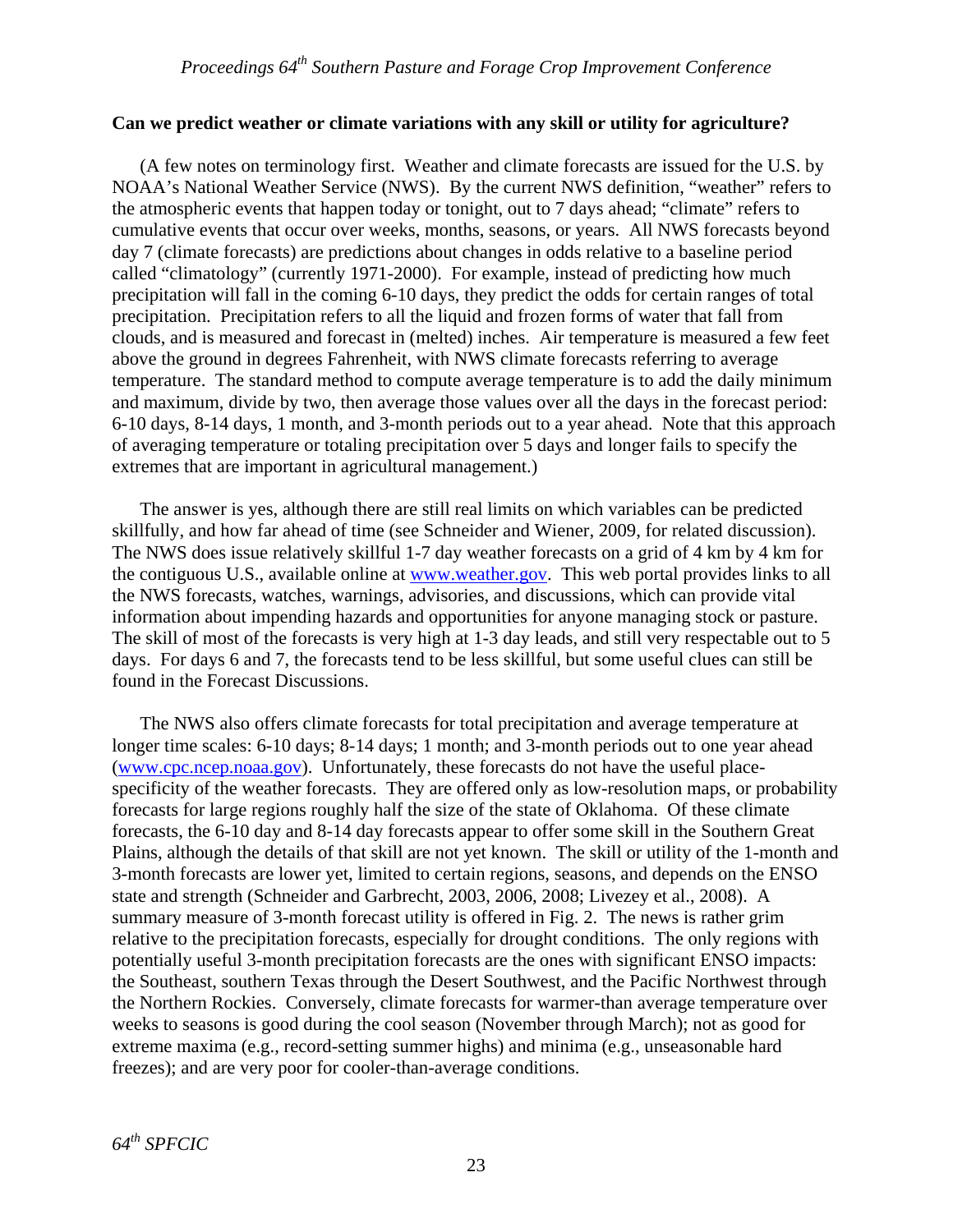

*Figure 2. The more intense colors on the maps indicate the forecast divisions where NOAA/CPC 3-month forecasts have shown some potential utility for practical applications (summarized from Schneider and Garbrecht, 2006). The terms "WARM", "COOL", "WET", and "DRY" refer to forecasts for higher odds for warmer, cooler, wetter, or drier than average conditions.* 

### **Suggestions for developing climate-sensitive decision support for pastures**

 In a word, flexibility. For much of the U.S., the development of decision support for pasture management under increasingly variable climate still needs to be done. We need to define and create management options that can respond to the variations in weather and climate as they unfold, develop strategies that minimize the costs, equipment, and time spent on inputs when the odds of success are low, but produce as much forage as possible given the available soil water and soil and air temperatures. Concomitant goals would be to improve or maintain the ecological health of pastures, and avoid creating negative environmental impacts in pasture and downstream. Decision support for pasture management will necessarily use the skillful weather and climate forecasts, as well as readily available data on recent weather, in concert with knowledge of local conditions and realistic financial considerations.

For small farms or resource-limited operations, specific approaches might include:

 1) developing more than one forage source (e.g., Bartholomew's approach of top-seeding warm season pastures with inexpensive annual rye for increased cool season forage) with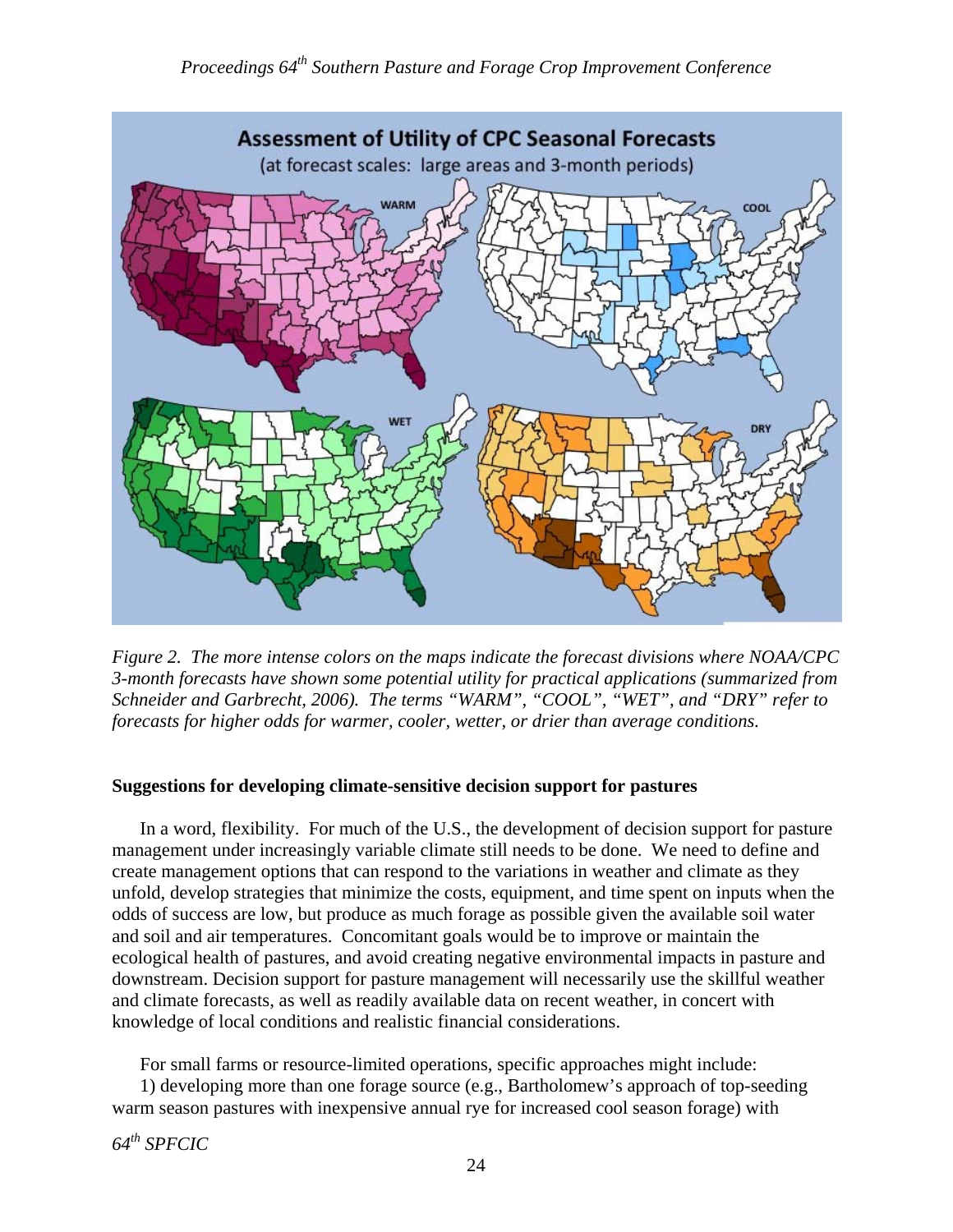complimentary weather/climate requirements, to increase the probability of success;

 2) preparing to adjust stocking rates, with the baseline rate lower than has been customary, seeking out inexpensive opportunities to increase stocking rate on a monthly basis if conditions and forecasts are optimal, or decrease stocking rate if conditions and forecasts are not;

 3) developing a "windows of opportunity" approach to nitrogen application based on the particular mix of forages, recent conditions, and the more skillful forecasts, providing guidance on whether or not and how much nitrogen to apply, literally at the last minute.

 Generally, in order to cope with increasingly variable weather and climate, pasture management will need to be dynamic, adjusting with the conditions and forecasts much more frequently than has been the norm. This will require a different mindset for many of us.

#### **References**

Gleason, K. L., J. H. Lawrimore, D. H. Levinson, T. R. Karl, D. J. Karoly, 2008: A Revised U.S. Climate Extremes Index. *Journal of Climate*, **21**, pp. 2124-2137.

R. E. Livezey, R. E., K. Y. Vinnikov, Marina M. Timofeyeva, Richard Tinker, Huug M. van den Dool, 2007: Estimation and Extrapolation of Climate Normals and Climatic Trends. *Journal of Applied Meteorology and Climatology,* **46**, pp. 1759-1776.

Livezey, R. E. and M. M. Timofeyeva, 2008: The First Decade of Long-Lead U.S. Seasonal Forecasts**.** *Bulletin of the American Meteorological Society***, 89**, pp. 843-854.

Schneider, J. M. and J. D. Garbrecht, 2003: A Measure of the Usefulness of Seasonal Precipitation Forecasts for Agricultural Applications. *Transactions of the ASABE*, **46**, pp. 257- 267.

Schneider, J. M. and J. D. Garbrecht, 2006: [Dependability and Effectiveness of Seasonal](http://asae.frymulti.com/azdez.asp?search=1&JID=3&AID=22296&CID=t2006&v=49&i=6&T=1)  [Forecasts for Agricultural Applications](http://asae.frymulti.com/azdez.asp?search=1&JID=3&AID=22296&CID=t2006&v=49&i=6&T=1). *Transactions of the ASABE*, **49**, pp. 1737-1753.

Schneider, J. M. and J. D. Garbrecht, 2008: [Reductions in Seasonal Climate Forecast](http://asae.frymulti.com/azdez.asp?search=1&JID=3&AID=24530&CID=t2008&v=51&i=3&T=1)  [Dependability as a Result of Downscaling](http://asae.frymulti.com/azdez.asp?search=1&JID=3&AID=24530&CID=t2008&v=51&i=3&T=1). *Transactions of the ASABE*, **51**, pp. 915-925.

Schneider, J. M. and J. D. Wiener, 2009: Progress toward filling the weather and climate forecast needs of agricultural and natural resource management. *Journal of Soil and Water Conservation*, **64**, pp. 100A-106A.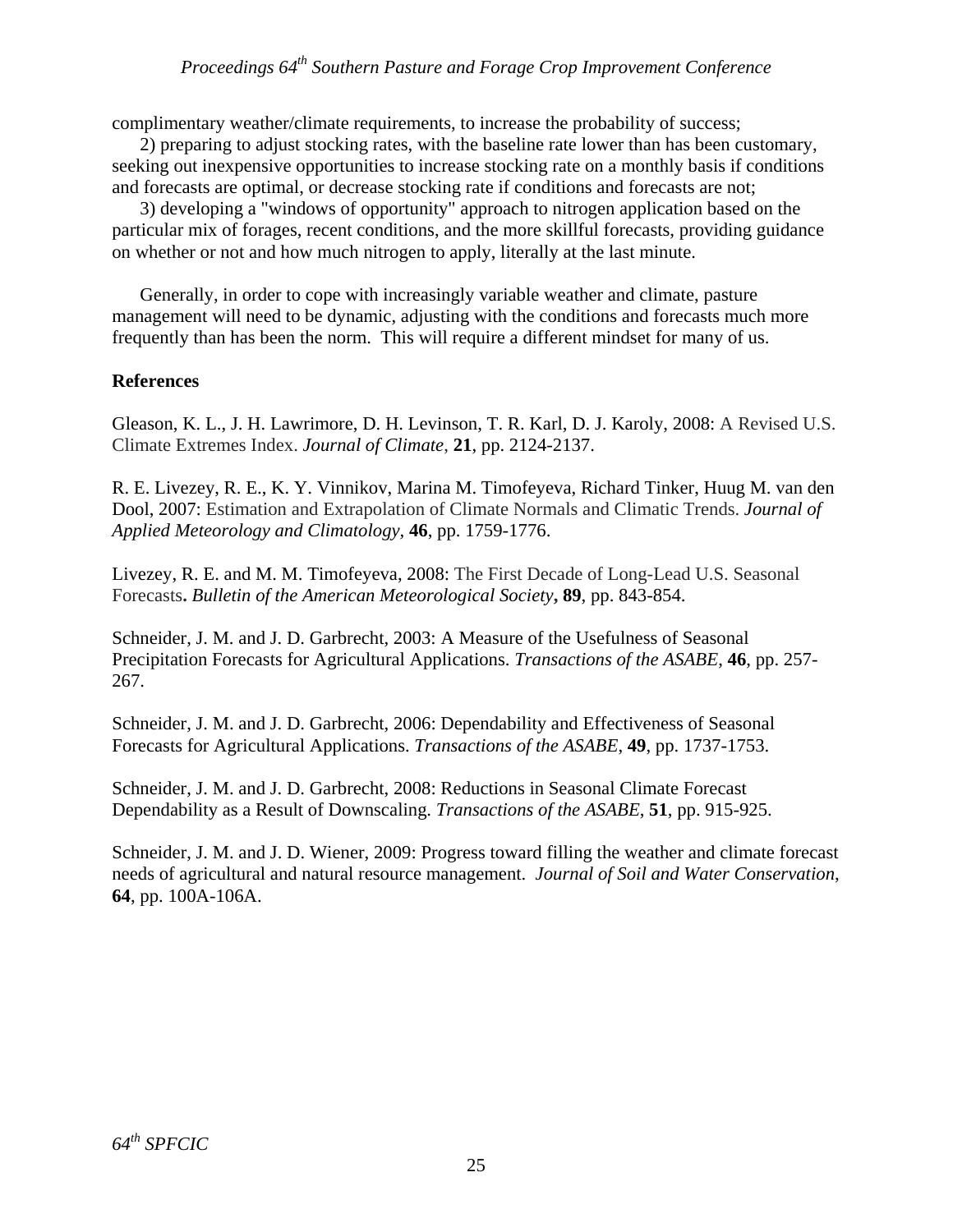### **Oklahoma Biofuel-Facts, Future, and Direction**

### Daren D. Redfearn, Extension Forage and Pasture Management Specialist Oklahoma Cooperative Extension Service Stillwater, OK 74078

Oklahoma has an abundance of forage resources available. However, the adapted forage species and growth patterns vary considerably across Oklahoma due to the differences climatic patterns. Current land use trends reflect this forage production potential. Because of the forage resources available, Oklahoma has a large, diverse cattle industry that includes cow-calf production systems, stocker systems, as well as many purebred operations. Of the 44 M acres in Oklahoma, there are approximately 19 M acres (44%) classified as rangeland with 8 M acres (17%) classified as pastureland. Of the 10 M acres (22%) used for row crop production, it is estimated that as many as 5 M acres may also be used during certain times of the year, either as forage or supplemental forage production, to support livestock production. Although somewhat more difficult determine, it can also be assumed that a portion of the 6 M acres (15%) classified as forestland is used to support livestock production.

At one time, there was close to 20 M acres under cultivation in Oklahoma. Due to continued low commodity prices, increase in government programs to reduce crop production on highlyerodable lands, and change in the demographics due to increasing age of many producers, the number of acres formerly in row crop production have been reduced. This has resulted in approximately 10 M acres of land that was previously in row crop production that is currently defined as "go-back land". It is difficult to determine whether or not these acres are currently classified as rangeland, pastureland, or forestland. However, it is likely that these acres are targeted primarily for forage production aimed for use as biofuel feedstocks.

The current emphasis on extension programming for biofuel/biomass production in Oklahoma has a somewhat unique focus. To avoid competition with the established livestock industry, much of the development of biofuel/biomass production in Oklahoma has focused on areas that were previously in row crop production or address issues from a cropping systems aspect. From a forage production standpoint, the *Switchgrass Production Guide for Oklahoma* was developed based on the continued interest in using switchgrass as a biofuel feedstock. This comprehensive guide is more traditional and addresses production practices including establishment, harvest management, as well as fertility and realistic yield expectations. Although not used in traditional forage systems, there are additional extension programming efforts aimed at using sweet sorghum (forage) cultivars as biofuel crops. To summarize the production scheme, these are managed as a rotation crop in a traditional cropping system. At harvest, the juice is squeezed from the stalks, with the resulting liquid fermented on site to produce ethanol.

Currently, there are limitations to developing a large-scale biofuel industry in Oklahoma. Many acres that could be used producing biofuel/biomass feedstocks are not suitable because of their low yield potential due high erosion potential, low water holding capacity, and unpredictable precipitation. Based on these factors, it is likely that most biofuel/biomass production in Oklahoma will be on a regional to local basis. Based on the agricultural history and climatic conditions in Oklahoma, new biofuel production systems should include traditional forages as